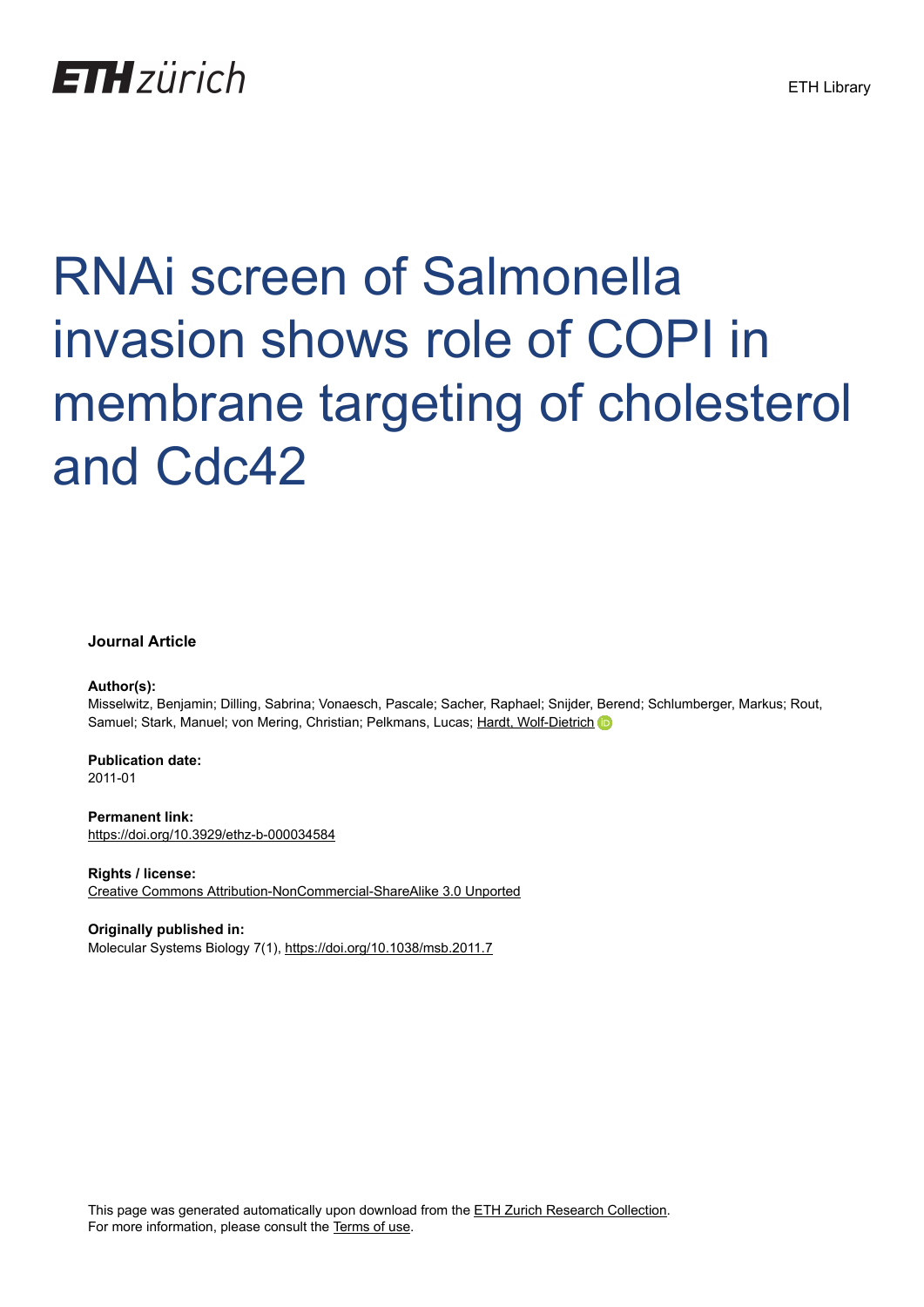### RNAi screen of Salmonella invasion shows role of COPI in membrane targeting of cholesterol and Cdc42

Benjamin Misselwitz<sup>1,4</sup>, Sabrina Dilling<sup>1,4</sup>, Pascale Vonaesch<sup>1,4</sup>, Raphael Sacher<sup>2</sup>, Berend Snijder<sup>2</sup>, Markus Schlumberger<sup>1</sup>, Samuel Rout<sup>1</sup>, Manuel Stark<sup>3</sup>, Christian von Mering<sup>3</sup>, Lucas Pelkmans<sup>2,3</sup> and Wolf-Dietrich Hardt<sup>1,</sup>\*

<sup>1</sup> Institute of Microbiology, D-BIOL, ETH Zürich, Zürich, Switzerland, <sup>2</sup> Institute of Molecular Systems Biology, D-BIOL, ETH Zürich, Zürich, Switzerland and  $^3$  Institute of Molecular Life Sciences, University of Züri

Corresponding author. Institute of Microbiology, D-BIOL, ETH Zürich, Wolfgang-Pauli-Str. 10, Zürich 8093, Switzerland.

Tel.:  $+41$  44 632 5143; Fax:  $+41$  44 632 1129; E-mail: hardt@micro.biol.ethz.ch

Received 8.10.10; accepted 3.2.11

The pathogen Salmonella Typhimurium is a common cause of diarrhea and invades the gut tissue by injecting a cocktail of virulence factors into epithelial cells, triggering actin rearrangements, membrane ruffling and pathogen entry. One of these factors is SopE, a G-nucleotide exchange factor for the host cellular Rho GTPases Rac1 and Cdc42. How SopE mediates cellular invasion is incompletely understood. Using genome-scale RNAi screening we identified 72 known and novel host cell proteins affecting SopE-mediated entry. Follow-up assays assigned these 'hits' to particular steps of the invasion process; i.e., binding, effector injection, membrane ruffling, membrane closure and maturation of the Salmonella-containing vacuole. Depletion of the COPI complex revealed a unique effect on virulence factor injection and membrane ruffling. Both effects are attributable to mislocalization of cholesterol, sphingolipids, Rac1 and Cdc42 away from the plasma membrane into a large intracellular compartment. Equivalent results were obtained with the vesicular stomatitis virus. Therefore, COPI-facilitated maintenance of lipids may represent a novel, unifying mechanism essential for a wide range of pathogens, offering opportunities for designing new drugs.

Molecular Systems Biology 7: 474; published online 15 March 2011; doi:10.1038/msb.2011.7 Subject Categories: membranes & transport; microbiology & pathogens Keywords: coatomer; HeLa; Salmonella; siRNA; systems biology

This is an open-access article distributed under the terms of the Creative Commons Attribution Noncommercial Share Alike 3.0 Unported License, which allows readers to alter, transform, or build upon the article and then distribute the resulting work under the same or similar license to this one. Thework must be attributed back to the original author and commercial use is not permitted without specific permission.

#### Introduction

Salmonella enterica subspecies 1 serovar Typhimurium (S. Typhimurium or S. Tm in this paper) is a common cause of diarrhea in humans. Central to its pathogenicity is the ability to invade gut epithelial cells (Patel and Galan, 2005; Schlumberger and Hardt, 2006; McGhie et al, 2009). This process is incompletely understood and requires an intricate interplay of S. Typhimurium virulence factors and numerous host cell factors. The whole range of host cell factors involved in the invasion process has not been elucidated.

In order to invade epithelial cells, S. Typhimurium binds to the host cell surface. This process can involve reversible adhesion (e.g., via fimbriae) and irreversible docking via the Type III secretion system 1 (T1; Misselwitz et al, 2011). Then, T1 acts as a molecular syringe to inject virulence factors, so called effectors (Figure 1A). Four key effectors, SopE, SopE2, SopB and SipA, can trigger actin polymerization and mediate epithelial cell invasion in a functionally overlapping manner

(Norris et al, 1998; Zhou et al, 1999; Schlumberger and Hardt, 2006). Among the key effectors, SopE, a G-nucleotide exchange factor for the Rho GTPases Rac1 and Cdc42 (Hardt et al, 1998; Rudolph et al, 1999; Friebel et al, 2001), is the most potent trigger of invasion. Both Rho GTPases signal to the Arp2/3 complex, a powerful activator for actin polymerization (Goley and Welch, 2006). Actin polymerization leads to the formation of pronounced and characteristic ruffles on the cellular surface (Finlay et al, 1991) facilitating invasion. Once inside the host cell, S. Typhimurium is enclosed in a vacuole which matures, acquires late endosome markers and positions itself close to the nucleus (Guignot et al, 2004; Marsman et al, 2004). Inside this 'Salmonella-containing vacuole' (SCV), S. Tm expresses a second set of virulence factors encoded on the 'Salmonella pathogenicity island 2' (SPI-2) (Schlumberger and Hardt, 2006).

While tremendous progress has been achieved toward understanding the invasion of S. Typhimurium into host cells, the picture is far from complete. Importantly, host cell factors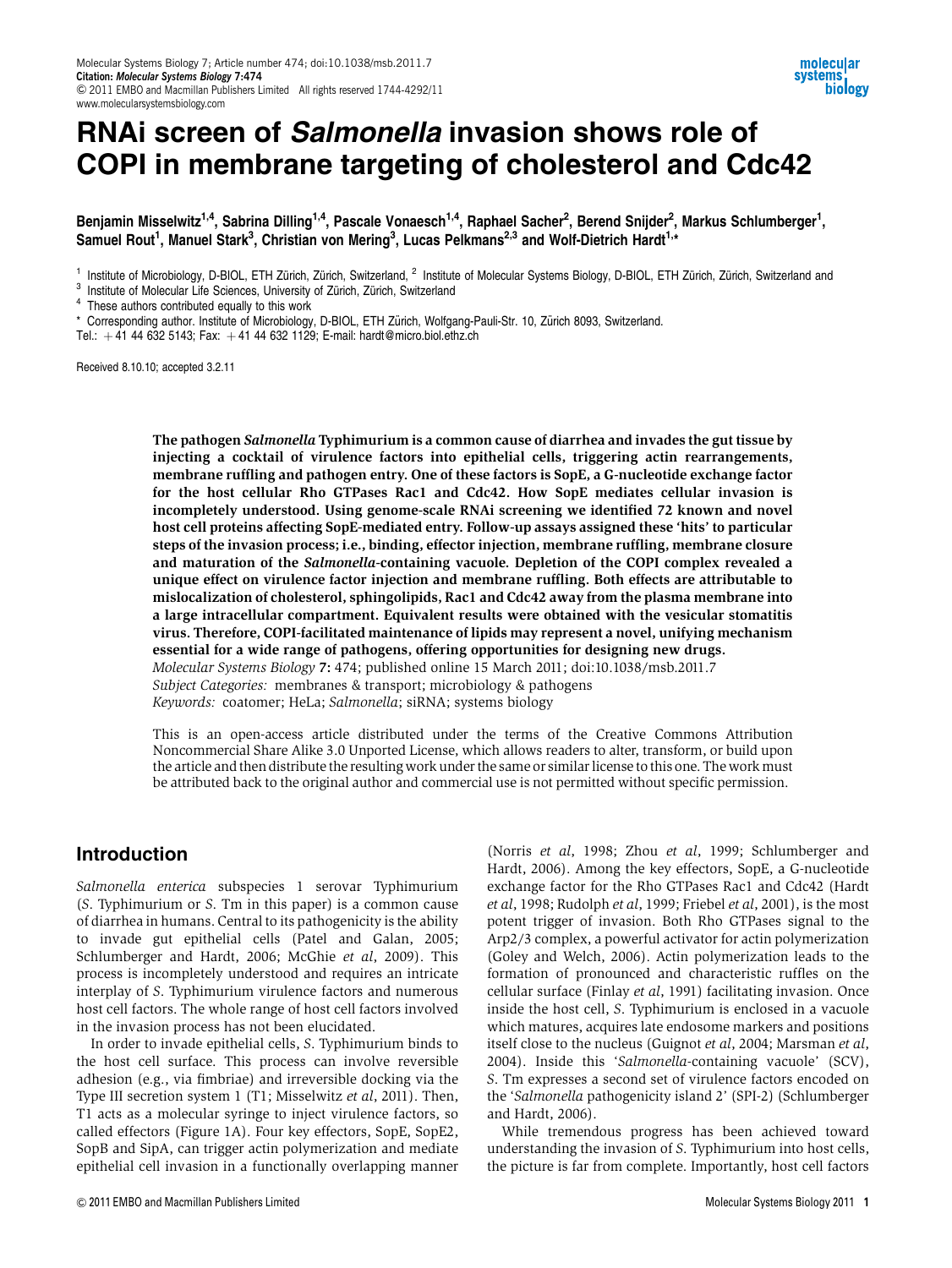required for S. Typhimurium invasion have never been analyzed in a comprehensive and unbiased manner. RNAi screening has recently been introduced to study host–pathogen interactions (Ramet et al, 2002; Agaisse et al, 2005; Cheng et al, 2005; Pelkmans et al, 2005; Philips et al, 2005; Derre et al, 2007; Kuijl et al, 2007; Cherry, 2008; Elwell

et al, 2008; Chong et al, 2009; Prudencio and Lehmann, 2009; Hirsch, 2010). This systematic approach has significantly advanced our understanding of the respective molecular infection processes.

To better understand the mechanism of S. Typhimurium entry, we performed a genome-scale RNAi screen for host





647-Alexa Phalloidin DAPI GFP (inside bacteria) Cy3 (white, outside bacteria)

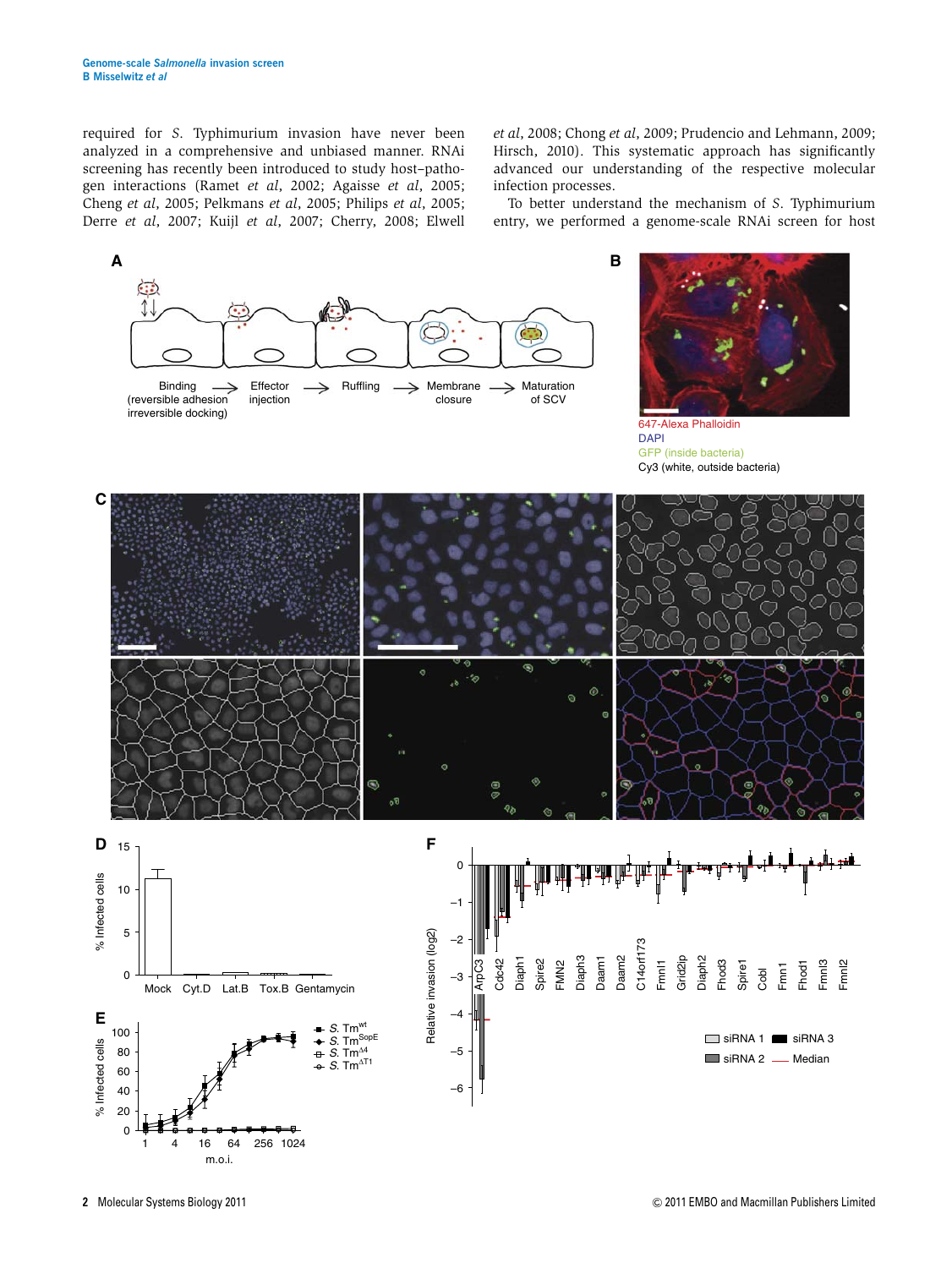proteins affecting SopE-mediated invasion into HeLa cells. Our experiments identified actin cytoskeletal regulators and proteins affecting host cell invasion, which were not previously implicated in this process. Systematic follow-up assays revealed a novel functional link between the coatomer I (COPI) complex, the maintenance of the membrane lipid composition and the capacity of S. Typhimurium to manipulate its host cell. This novel mechanism might be of general importance for numerous bacterial and viral pathogens.

#### Results

#### An automated assay measuring S. Typhimurium invasion into host cells

For large-scale screening of S. Typhimurium invasion, we used a modified gentamycin protection assay. In our assay, HeLa cells were infected for 20 min with wild-type S. Typhimurium (S. Tmwt (pM975); Supplementary Table SI) expressing GFP under a SPI-2 promotor (pssaG). This GFP reporter is not expressed by extracellular bacteria, but strongly induced when the pathogen resides within the SCV. After infection, medium containing gentamycin (kills all extracellular bacteria) was added, followed by a 4 h incubation step allowing for GFP expression and maturation (Schlumberger et al, 2007). Figure 1B shows specific GFP expression by intracellular S.  $Tm<sup>wt</sup>$  (pM975; 'green') but not by bacteria remaining extracellular ('white'). The combination of gentamycin protection and SPI-2-driven GFP expression resulted in a specific and bright fluorescence signal of the intracellular bacteria.

To establish a genome-wide screening system, we used automated microscopy and developed an automated algorithm to identify and enumerate cells successfully invaded by S. Typhimurium. The assay determines the fraction of infected cells, as defined by the presence of at least one GFP-expressing intracellular bacterium (Figure 1C, bottom right panel, red). Preincubation of cells before the infection with medium containing gentamycin reduced the fraction of infected cells 250- to 1000-fold (Figure 1D), confirming the high specificity of the assay. In addition, toxins known to inhibit S. Typhimurium invasion showed similar effects: Cytochalasin D and Latrunculin B, which disrupt the actin cytoskeleton, and Toxin B from Clostridium difficile, which inactivates Rho GTPases, reduced the fraction of infected cells by at least 90%. These observations demonstrate that disruption of important host

cell signaling pathways yields pronounced signals in this assay, validating the approach.

It should be noted that SPI-2 expression does not occur immediately after Salmonella entry but requires a maturation step of the SCV. Therefore, the modified gentamycin protection assay would be sensitive to perturbations of S. Typhimurium entry, the first steps of its intracellular life cycle, as well as SCV fusion with the lysosome and can be considered as a global assay probing Salmonella entry and SCV maturation.

#### Testing host cell genes for effects on S. Typhimurium invasion

While a strain lacking the four key effectors SipA, SopE, SopE2 and SopB (S.  $Tm^{\Delta 4}$  (pM975)) showed only marginal invasion, an isogenic mutant lacking three key effectors with only SopE remaining  $(S. Tm^{Sope} (pM975))$  invaded almost as efficiently as S. Tmwt (pM975) (Figure 1E). As expected, invasion of the mutant without the Type III secretion system 1 (S.  $Tm^{\Delta T1}$ (pM975)) was negligible. On the basis of these observations, we decided to use S.  $\text{Tm}^{\text{SopE}}$  (pM975) for our screen. This circumvented any issues arising from the presence of SopE2, SipA or SopB, as these functionally overlapping effectors might mask phenotypes specific for SopE-induced host cell invasion.

To validate the assay, we screened a small targeted siRNA library systematically depleting known actin nucleators, including formins, the p21 subunit of the Arp2/3 complex (ArpC3) as well as the Rho GTPase Cdc42 (Cdc42). Cells were preincubated with siRNAs for 3 days and S.  $\text{Tm}^{\text{Sope}}$  (pM975) invasion was analyzed by automated microscopy. Depletion of ArpC3 reduced invasion by  $\sim$ 95% (log2 median= $-4.2$ ; Figure 1F). A similar effect was observed after depletion of Cdc42 (70%, log2 median=-1.4). Depletion of Diaph1, Spire2 and Fmn2 resulted in only 32%, 26% and 25% reduced invasion, respectively, and all other formins yielded even weaker or no detectable effects on invasion at all. These data are in line with the current model of S. Typhimurium host cell invasion, which implicates that the activation of Rho GTPases by SopE and subsequent activation of the Arp2/3 complex are essential for SopE-mediated invasion (Schlumberger and Hardt, 2006). In contrast, individual formins contribute much less to S. Typhimurium entry. Overall, this experiment confirmed that the image-based invasion assay is well suited and sufficiently robust for performing a genome-scale siRNA screen.

Figure 1 Establishment of an automated assay to analyze S. Typhimurium invasion. (A) Overview showing the invasion process of S. Typhimurium divided into five major steps: (i) during the binding step, the bacteria attach to the cellular surface by reversible adhesion or irreversible docking; (ii) T1 is used as a molecular syringe to inject effectors (shown in red) into the eukaryotic cell; (iii) these effectors in turn induce membrane ruffling; (iv) subsequently the cellular membrane encloses a bacterium (membrane closure), thereby producing a Salmonella-containing vacuole (SCV, shown in blue); (v) after a maturation step, S. Tm genes important for intracellular survival are induced (green). (B) Fluorescence image showing GFP expression of S. Tm<sup>wt</sup> (pM975) only after invasion into HeLa cells (green=inside bacteria, red=actin, blue=DAPI, white=outside bacteria; scale bar=20  $\mu$ m). (C) Automated image analysis strategy: S. Tm<sup>wt</sup> (pM975) infection of HeLa cells followed by the acquisition of nuclei (blue) and bacterial spots (green) using an automated microscope with a  $\times$  10 objective. Images were analyzed using CellProfiler as follows: recognition of nuclei, definition of cells, identification of bacterial spots and the allocation of these spots to cells (red outline=infected cell, blue outline=non-infected cell; scale bar whole image=100  $\mu$ m, detailed image=50  $\mu$ m). (D) Verification of the automated assay testing inhibitors of Salmonella invasion. HeLa cells were infected with S. Tm<sup>wt</sup> (pM975) and analyzed as described in (C). Pretreatment of HeLa cells with the inhibitors Cytochalasin D (Cyt. D), Latrunculin B (Lat. B), Toxin B (Tox. B) or the antibiotic gentamycin prevents invasion. (E) Invasion efficiencies of various Salmonella strains into HeLa cells analyzed by the automated assay showing S. Tm<sup>SopE</sup> (pM975) invasion being as efficient as S. Tm<sup>wt</sup> (pM975). (F) Verification of the automated assay using siRNAs directed against different actin polymerization regulators. Depletion of ArpC3 and Cdc42 reduces S. Tm<sup>SobE</sup> (pM975) invasion (red line=median of three siRNAs tested for each gene; log2 relative invasion=% infected cells with siRNA treatment divided by the median of % infected cells treated with control siRNA).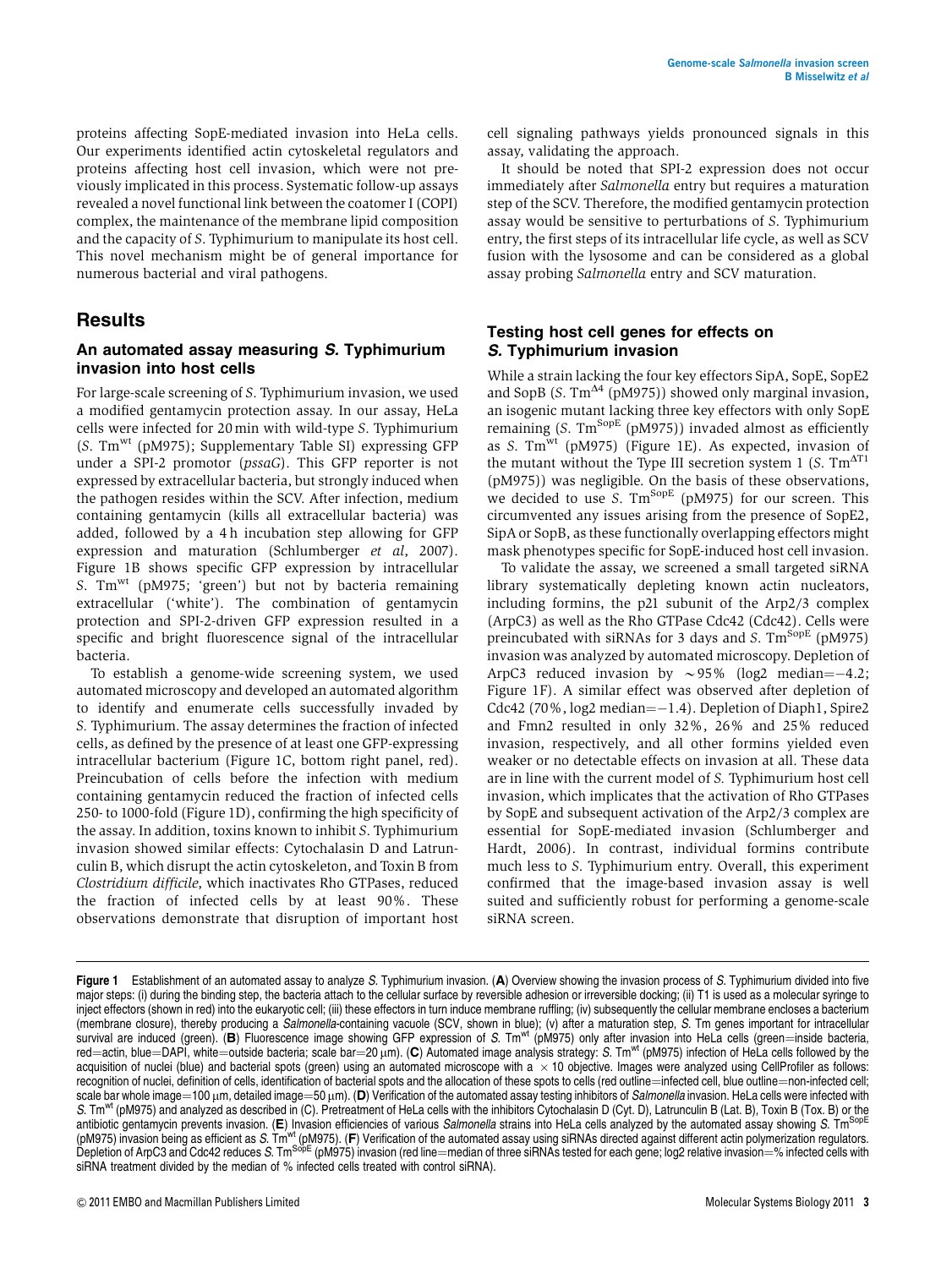#### A genome-scale screen for host cell proteins affecting SopE-mediated invasion

To identify host cell genes affecting SopE-mediated invasion on a genome scale, we used the 'druggable genome' siRNA library (Version 2.0, Qiagen; Supplementary Table SII) covering 6978 human genes. The siRNAs were transferred into 384-well dishes. Each dish included identical sets of controls for siRNA transfection (Eg5 and Plk1 reduce cell number significantly) and positive controls, including ArpC3 (known negative effect on invasion) or gentamycin (kills bacteria before invasion). These controls allowed direct comparison of the data between the different plates and provided essential quality controls.

SiRNA-transfected HeLa cells were infected with S.  $\text{Tm}^{\text{SopE}}$ (pM975) at an m.o.i. of 64. In this screen, each gene was tested with three independent siRNAs and each test was performed in triplicates. The invasion efficiency was analyzed by the modified gentamycin protection assay. For each plate, the values were normalized to the median of all siRNAs on this plate. In addition, z-score correction was performed, yielding 361 candidate hits from the uncorrected and 190 candidate hits from the z-score corrected data (for details see Materials and methods).'Hit' genes encoding central subunits of the Arp2/3 complex (Actr2, Actr3) and Cdc42 showed strong inhibitory effects, thus validating our approach (Figure 2A and B). On the basis of the lists of candidate hits and possible interaction partners not present in the original library, we assembled a new library targeting 298 genes with four siRNAs per gene (Supplementary Table SIII). This library also included siRNAs to control for transfection efficiency (Eg5, Plk1 killing cells) and effects on S. Tm invasion (ArpC3, Cdc42, Cfl1).

The library was tested in a confirmatory screen for SopEmediated invasion. S. Tm invasion was normalized using the median of 12 control siRNAs targeting genes without effects on S. Tm invasion in the druggable genome screen (Materials and methods). This allowed normalization in spite of the highly biased nature of the confirmatory library (i.e., containing hits of the primary screen), which prohibited reliable threshold calculation based on the screened library, itself. Therefore, a hit was arbitrarily defined as a gene displaying a log2 of the median of the 4 siRNAs  $\leq -0.5$  or  $\geq 0.3$ . The confirmatory screen thus validated 72 hits (Figure 2A, insert; Supplementary Table SIII). A subset of the results is represented in Figure 2C and depletion efficiencies of these hits were verified (Supplementary Figure 1). Some hits of the primary screen could not be confirmed. This could be explained by off-target effects of the oligos used in the initial screen. Additionally, in the rescreen four instead of three oligos per gene were tested and some of the oligos were newly designed by the company. These slightly changed conditions could explain the different results obtained in the initial and the confirmatory screen.

The list of confirmed hits included important regulators of the actin cytoskeleton previously implicated in S. Typhimurium host cell invasion (Figure 2B and C), as the heptameric Arp2/3 complex of which both subunits tested in the druggable genome screen showed strong inhibitory effects. Other examples include Cdc42 (Chen et al, 1996) and the Nck-associated protein 1 (Nap1, nckp1; Shi et al, 2005; Hanisch et al, 2010), a component of the Wave complex linking Rho GTPase activation to the



Figure 2 Genome-scale siRNA screen reveals host cell factors required for Salmonella invasion. (A) Overview of relative invasion of S. Tm<sup>SopE</sup> (pM975) into HeLa cells transfected with siRNA of the druggable genome library. Values represent the median of three siRNAs per gene. Median values above and below 1.5 times of the interquartile range were defined as positive (green) and negative (red) hits, respectively. A confirmatory screen with 298 selected genes approved 72 hits from the genome-scale screen (inserted small graph). Positive (green) and negative (red) hits were determined with median values above 0.3 and below -u.b, respectively. (**B**) Example images of indicated hits from the screen<br>demonstrating reduced invasion of S. Tm<sup>SopE</sup> (pM975) for Actr3- and Cdc42- $-0.5$ , respectively. (B) Example images of indicated hits from the screen depleted cells and increased invasion in the absence of Itgb5 (blue=nuclei,<br>green=invaded bacteria; scale bar=50 µm). (C) Relative invasion of S. Tm<sup>SopE</sup><br>(pM975) for selected hits from both screens (\*P-value < 0.1. \*\*P-v (pM975) for selected hits from both screens ( $P$ -value  $<$  0.1, \*\*P-value  $<$  0.05, NS=not significant, Mann–Whitney U-test).

activation of the Arp2/3 complex (Goley and Welch, 2006). In addition, we identified Profilin 1 (Pfn1), a well-characterized actin binding protein which delivers actin monomers to sites of actin polymerization (Pollard and Cooper, 2009), that has not been studied before in the context of S. Typhimurium invasion. Hits stimulating S. Tm<sup>SopE</sup> (pM975) invasion efficiency included adenylyl cyclase-associated protein 1 (Cap1; Balcer et al, 2003), which mediates the breakdown of actin fibers and can affect S. Typhimurium host cell invasion (Maciver and Hussey, 2002; McGhie et al, 2004; Paavilainen et al, 2004). Therefore, these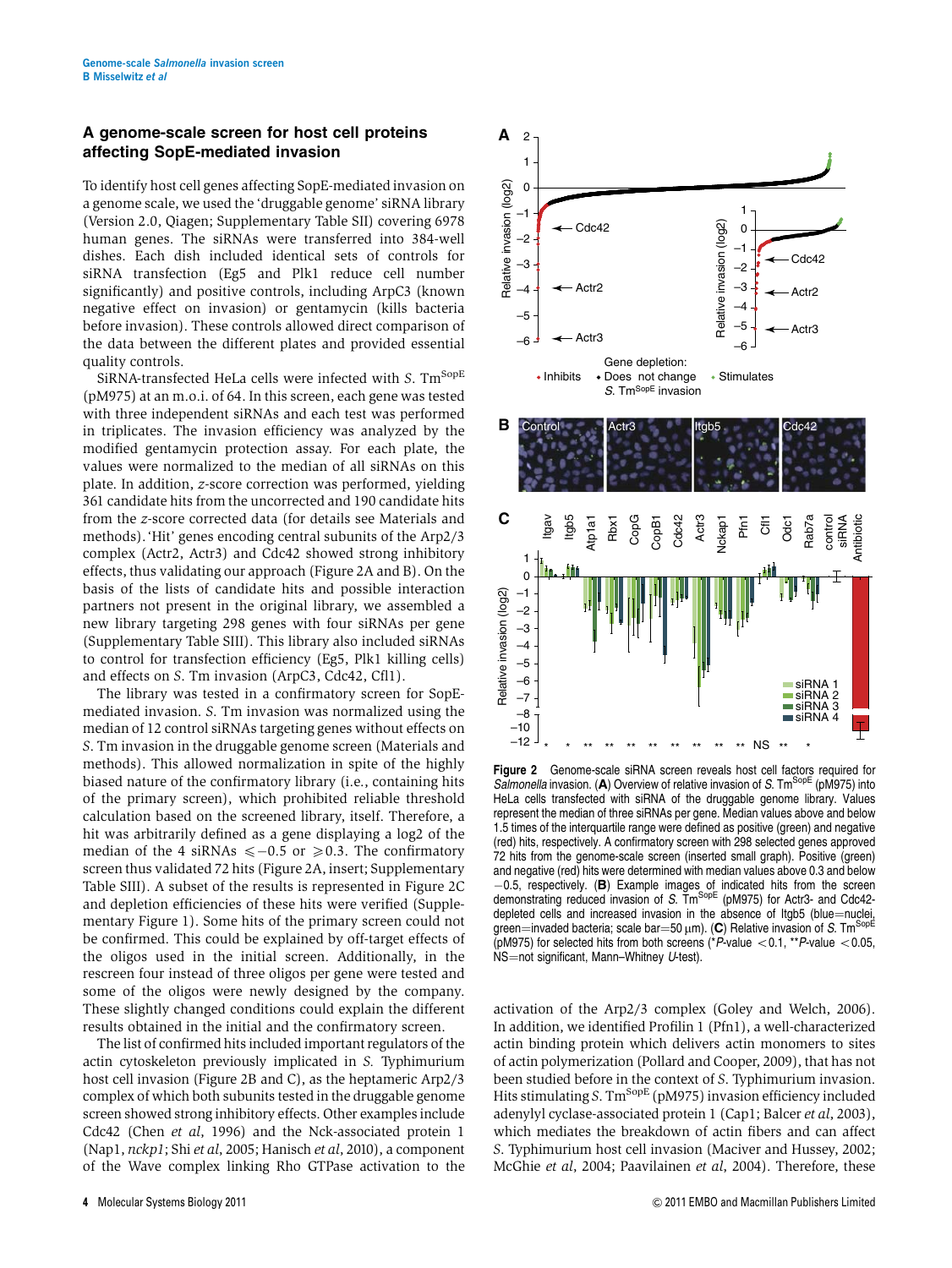hits confirm and extend the current model of SopE-mediated host cell invasion. The screen also identified numerous novel genes not previously linked to S. Typhimurium host cell invasion. These hits include the sodium potassium ATPase 1 (Atp1a1; Kaplan, 2002), the ring box protein 1 (Rbx1), an ubiquitin E3 ligase and essential partner for most of the proteins of the Cullin family (Petroski and Deshaies, 2005) and subunits of the heptameric COPI complex. Two subunits of the COPI complex were present in the druggable genome library of which COPB1 was missed. However, the depletion of all five subunits in the confirmatory screen reduced Salmonella invasion. Coatomer I is implicated in retrograde transport of vesicles cycling between the Golgi apparatus and the endoplasmic reticulum (Lee et al, 2002; Beck et al, 2009) and in anterograde transport of some proteins (Pepperkok et al, 1993; Orci et al, 1997). Two integrins, Itg $\beta$ 5 (Itgb5) and Itg $\alpha$ V (Itgav; Shimaoka and Springer, 2003), were identified as strong invasion-stimulating hits (Figure 2C). To the best of our knowledge, the proteasome complex has not been implicated in Salmonella invasion before. All seven  $\alpha$ -subunits and five of seven  $\beta$ -subunits were present in the genome-scale library, of which two  $\alpha$ - and two  $\beta$ -subunits were identified as hits, all of which could be confirmed. The detailed composition of the mediator complex implicated in protein splicing in various cell types is still controversial (Conaway et al, 2005) but seems to include more than 20 proteins, of which seven were present in the initial library. Only Med4 was identified as a hit. It remains unclear whether the remaining subunits were missed due to experimental noise or whether an effect (if any) on Salmonella invasion is restricted to Med4. Taken together, host factors important for SopE-mediated S. Tm invasion comprise a surprising variety of cellular components and are not limited to well-established actin-regulating proteins.

#### Follow-up screen of candidate hits affecting host cell binding

The modified gentamycin protection assay used in the screen measures the presence of S. Tm in a mature SCVand could thus identify genes affecting any step of the invasion process. In order to assign the hits to particular steps and enable identification of functional links between the novel hits, we developed step-specific secondary assays addressing S. Tm binding, effector injection, cellular ruffling and membrane closure.

Binding to the host cell is the first step of S. Typhimurium invasion. Under the conditions used in the screen, binding is mediated mainly by the T1 system itself (Lara-Tejero and Galan, 2009; Misselwitz et al, 2011). In order to uncouple binding from the subsequent steps of the invasion process, we utilized the isogenic non-invasive strain S.  $\text{Tm}^{\Delta 4}$  (Supplementary Table SI). This strain encodes a fully functional T1 system, attaches via T1 to host cells and can efficiently insert the T1 translocon conduit into the host cell membrane. However, it lacks the four key effector proteins SipA, SopE, SopE2 and SopB and is thus incapable of triggering the subsequent steps of the invasion process, i.e., membrane ruffling and invasion. To synchronize the binding process for all cells of a well, we chose a short incubation time (6 min) and an m.o.i. of 82. The unbound bacteria were washed off, the

cells were fixed, and we stained the nuclei with DAPI and the bound bacteria with an anti-LPS antibody (Materials and methods). Automated microscopy and automated image analysis were adapted to enumerate cells carrying bound bacteria on the surface. Strikingly, mitotic cells always carried much higher numbers of bound bacteria than non-mitotic cells (Figure 3A and B, top panel). Cells neighboring mitotic cells often displayed this phenotype as well. The reason for this increased binding phenotype is not understood. Nevertheless, to increase the sensitivity of our assay, mitotic cells and their direct neighbors were excluded from the analysis (Misselwitz  $et$ al, 2010).

HeLa cells were seeded in 96-well dishes and transfected with the siRNA library for the 298 candidate hits (four siRNAs per gene), including siRNAs for quality control, i.e., Eg5, Plk1 (transfection controls), ArpC3, Cdc42, Cfl1 (strong effects on infection) and the 12 siRNAs without detectable effect for normalization. Binding was normalized to the control siRNAs and a binding hit was defined as a gene displaying a log2 of the median of four siRNAs  $\leq -0.5$  or  $\geq 0.3$ . By these criteria, 15 hits displayed increased binding and 38 hits displayed decreased binding (Figure 3C; Supplementary Table SIII). Several examples are shown in Figure 3D. By comparing the binding phenotypes with the invasion hits, we made two general observations:

- (i) Numerous invasion hits were also identified as binding hits (compare Figures 2C and 3D; Supplementary Table SII). These included Atp1a1 and Rbx1, as well as numerous actin regulators (Actr3, Pfn1, Nckap1) and several integrins (Itgb5, Itgav). In these cases, the invasion phenotype could for some genes partially, for others completely be assigned to the binding step. These binding hits might affect host cellular membrane stiffness, surface charges/hydrophobicity or the binding site/receptor availability on the host cell surface.
- (ii) A significant number of invasion hits including Cdc42 and Rab7a, a small GTPase involved in vesicular trafficking did not show reduced binding; for components of the COPI complex (CopB1, CopG), binding was even increased. These genes must affect later steps of the invasion process.

#### The effector injection assay reveals a specific role of the COPI complex

Upon binding, S. Typhimurium must inject T1 effector proteins into the host cell (Figure 1A). Before host cell contact, the T1 system is preassembled, but inactive. Upon binding, a special conduit termed 'translocon' is inserted into the host cell membrane, thus activating the T1 system and initiating effector protein injection into the host cell. Host signals activating the T1 system are not well understood. Some hits identified in the invasion screen might affect this step of the infection process. To measure effector injection, we used an assay based on a fusion protein between  $\beta$ -lactamase and the T1 effector SipA (Figure 3E) (Charpentier and Oswald, 2004; Schlumberger et al, 2007). After injection into cells, the  $\beta$ lactamase part of the fusion protein is able to cleave the fluorescent dye CCF2 present within the cell, thereby changing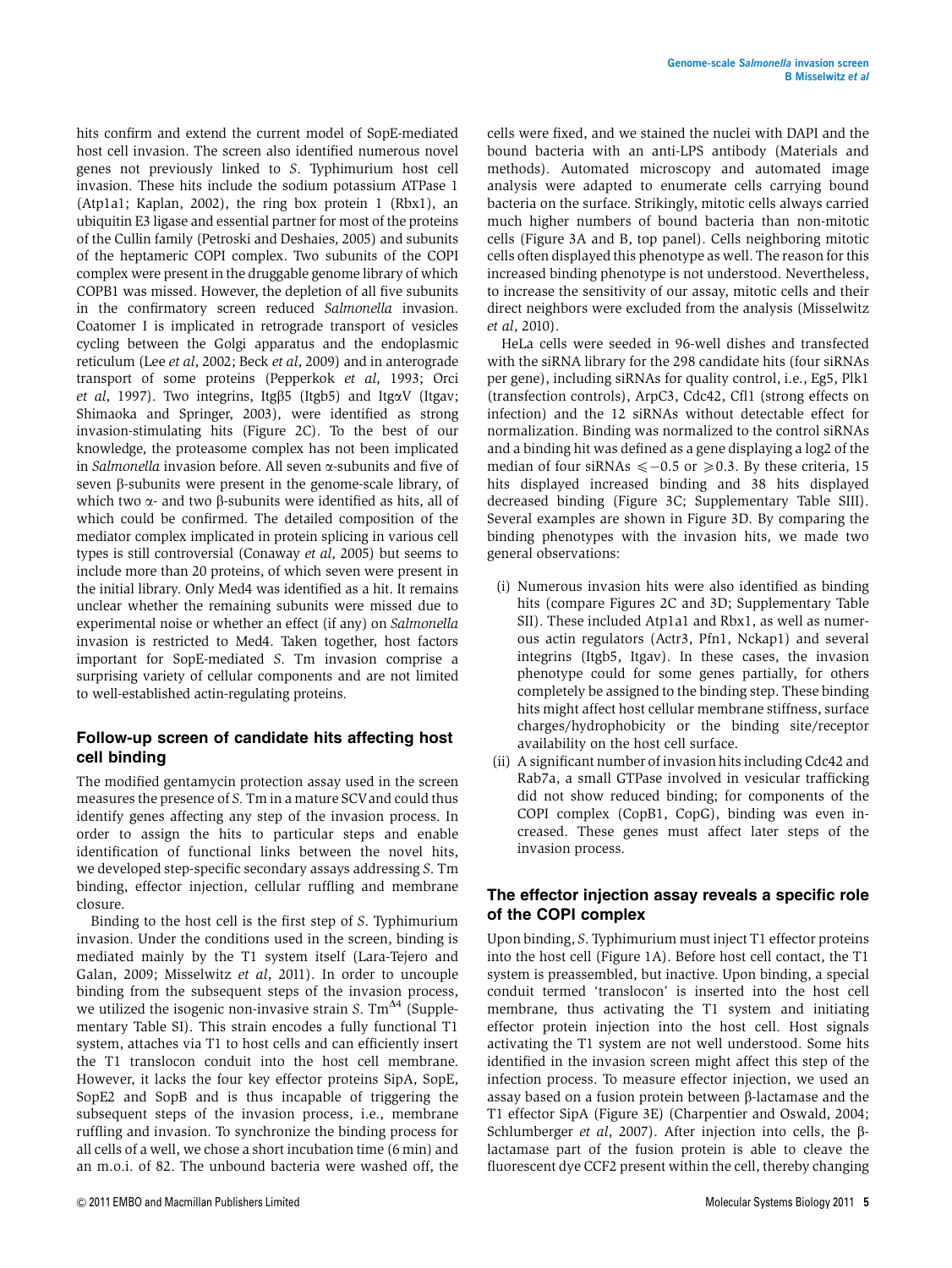its fluorescence properties. As cellular ruffles and invasion might change the efficiency of effector translocation, we chose the strain S. Tm<sup>SipA</sup> for this assay (Supplementary Table SI).<br>This strain carried a fusion protein of SipA and  $\beta$ -lactamase This strain carried a fusion protein of SipA and β-lactamase<br>(S. Tm<sup>SipA–TEM</sup>), but lacks SopE, SopE2 and SopB, does not trigger ruffling and invades only very slowly and less

efficiently into HeLa cells (Schlumberger et al, 2005 and data not shown). Infection of CCF2-loaded HeLa cells with S. TmSipA–TEM resulted in a pronounced change in fluorescence (Figure 3F). In contrast, S.  $Tm^{SpinA}$  lacking  $\beta$ -lactamase did not induce any change in fluorescence, confirming the specificity of this assay.

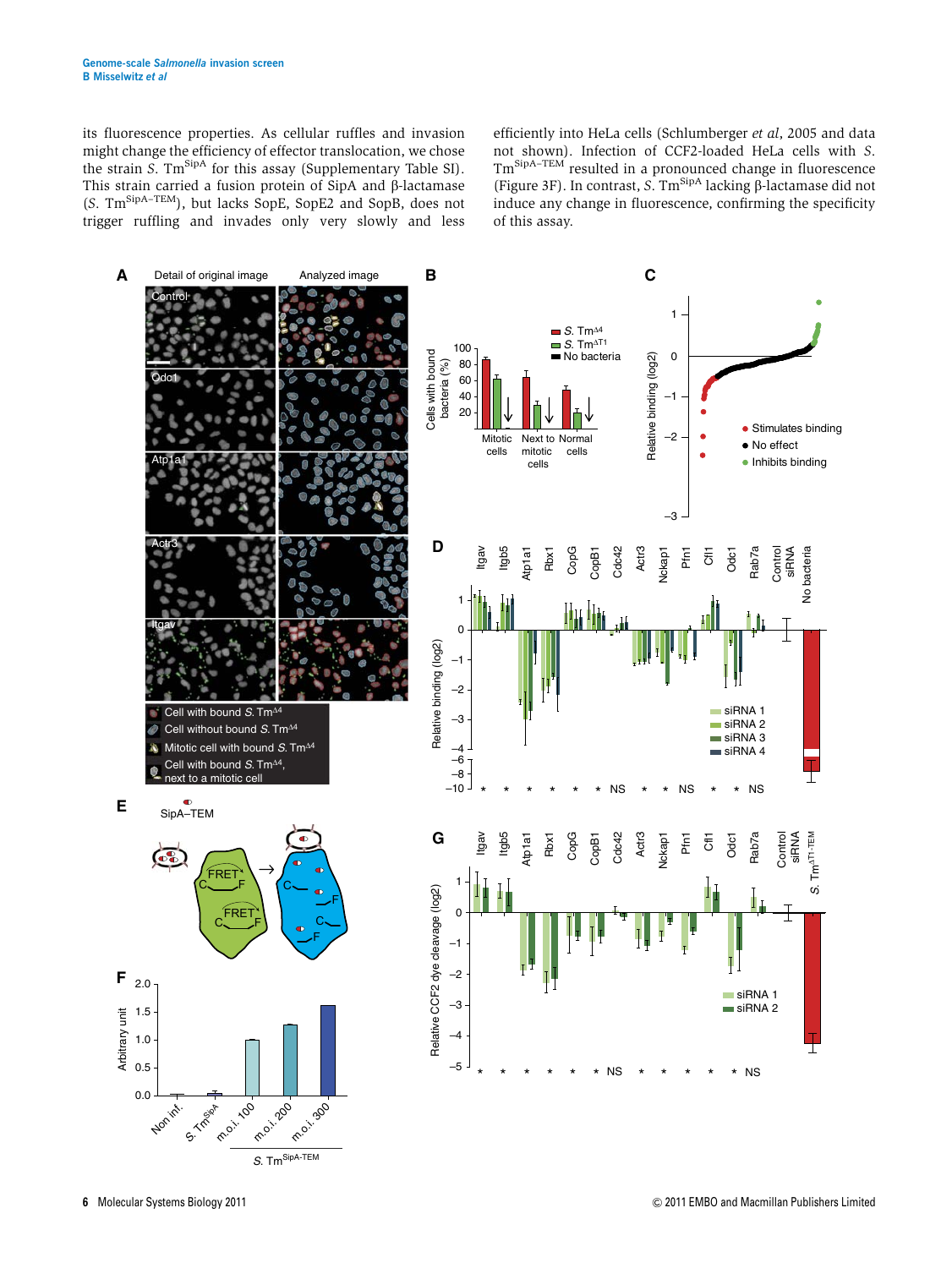Using this effector injection assay, we focused on a 90-gene subset of the 298 candidate hits and analyzed only the two siRNAs per gene, which had yielded the strongest signals in the invasion assay (Figure 2C). This subset of genes included 72 confirmed hits of the invasion assay as well as genes with effects close to our arbitrary threshold, which together could be conveniently tested on three 96-well plates. HeLa cells were seeded and transfected with siRNA as described for the confirmatory screen (compare Figure 2). The fluorescence signal of the injection assay was normalized to the 12 control siRNAs. Several examples of the injection screen are shown in Figure 3G (compare Supplementary Table SIII). A first comparison with the data of the binding screen (Figure 3A–D) allowed three global conclusions:

- (i) Depletion of subunits of the COPI complex strongly impaired effector translocation. In contrast, the depleted cells showed increased binding (Figure 3D). Thus, lack of the COPI complex seems to specifically inhibit effector translocation (Figure 3G).
- (ii) All remaining binding hits also displayed injection phenotypes. Depletion of some proteins (e.g., Itgav, Itgb5, Cfl1) enhanced binding and injection, whereas depletion of others (e.g., Atp1a1, Rbx1, Actr3, Nckap1, Odc1) reduced both phenotypes. In these cases, the altered binding efficiency was sufficient to explain the altered injection efficiency.
- (iii) A number of invasion hits showed neither reduced injection nor binding. These included the Rho GTPase Cdc42 and Rab7a. These genes must affect later steps of the invasion process.

#### The ruffling assay yielded a specific phenotype for Cdc42

Upon binding and effector protein injection, HeLa cells respond within minutes by pronounced actin rearrangements and by forming membrane ruffles. SopE is a key effector protein triggering actin rearrangements and membrane ruffles. To screen for ruffling phenotypes, HeLa cells were infected for 6 min at an m.o.i. of 250, fixed and nuclear DNA and the actin cytoskeleton were stained. By fluorescence microscopy, we observed that S.  $Tm^{SopE}$  triggered pronounced ruffles, whereas the isogenic control strain S.  $Tm^{4}$  lacking SopE, SopE2, SopB and SipA did not change the appearance of the cells (Figure 4A, top left panels).

To analyze the ruffling efficiency in a quantitative manner, an automated microscopy-based assay for the identification of ruffling cells was developed. Starting from images acquired by automated microscopy, nuclei and cells were identified using the image analysis software CellProfiler (Carpenter et al, 2006). With the recently released machine learning tool, Enhanced CellClassifier (Misselwitz et al, 2010), sets of ruffling and non-ruffling cells were generated to train a support vector machine (SVM) model algorithm (Cortes and Vapnik, 1995) for automatic recognition of ruffling and non-ruffling cells. Representative results of the automatic classification are shown in the lower panels of Figure 4A.

To screen for genes affecting the ruffling step, HeLa cells were seeded in 96-well plates and transfected with the siRNA library for the 298 candidate hits, or control siRNAs as described above and were infected with S.  $Tm^{SopE}$ . Ruffling was normalized using the control siRNAs and a ruffling hit was defined as a gene displaying a log2 of relative ruffling  $\leq -0.5$ or  $\geq 0.3$ . Using this cutoff, 29 genes displayed increased ruffling and 52 genes displayed decreased ruffling (Supplementary Table SIII). Several examples are shown in Figure 4B. We made the following observations:

- (i) Some injection hits showed equivalent phenotypes in the ruffling assay, e.g., reduced (e.g., Odc1) or enhanced ruffling (e.g., Itgb5, Itgav, Cfl1; compare Figures 3G and 4B).
- (ii) For other hits (including CopB, CopG, Atp1a1, Actr3, Nckap1, Pfn1), the phenotype was even stronger in the ruffling assay than in the injection assay, suggesting an additional role for these genes at this step.
- (iii) A few ruffling hits (including Cdc42) had not shown a significant effect in binding or injection assays (compare Figures 3D, G and 4B). Therefore, these hits specifically affected the ruffling step.
- (iv) Other invasion hits such as Rab7a did not show a significant phenotype in the ruffling assay, suggesting a role in later steps of the invasion process.

#### An assay for hits affecting membrane closure

Finally, the actual entry step of S. Typhimurium into the host cell was investigated. As the modified gentamycin protection assay (Figures 1 and 2) measures S. Tm entry only after SCV maturation, an assay was developed which measures the membrane fusion event completing pathogen entry into the

Figure 3 Host cell factors affect Salmonella binding and effector injection. (A) Establishment of the binding assay for indicated siRNA-transfected HeLa cells (left) and corresponding image analysis (right). To analyze binding independent of cell cycle state, mitotic cells and their neighbors (showing an increased binding phenotype; indicated by yellow/white border) were excluded from the analysis using Enhanced CellClassifier. The remaining nuclei either had bound bacteria or not (nuclei with red/<br>blue border; gray=nuclei, green=S. Tm<sup>A4</sup>, scale bar= transfected with the confirmatory siRNA library. Data are displayed as log2 relative binding corresponding to the percentage of cells with bound bacteria of siRNA-treated<br>cells and control siRNA-treated cells. (**D**) Bindin whereas the depletion of Itgav and Itgb5 stimulates adherence to HeLa cells. (E) Scheme of the effector injection assay. HeLa cells were loaded with CCF2-AM (green) and infected with *Salmonella* carrying a fusion protein of SipA with β-lactamase (SipA–TEM). Translocated β-lactamase mediates cleavage of CCF2-AM inducing a shift<br>from green to blue fluorescence. Effector translocation the bacteria. (G) Effector injection analysis of selected genes. HeLa cells transfected with siRNAs directed against *copG* and *copB1* and infected with S. Tm<sup>SipA-TEM</sup> showed a twofold reduction in effector injection efficiency. The ratio between blue and green fluorescence was normalized to control siRNAs and is displayed as log2 of the relative translocation. Two siRNAs per gene have been analyzed ( $P < 0.1$ , NS=not significant).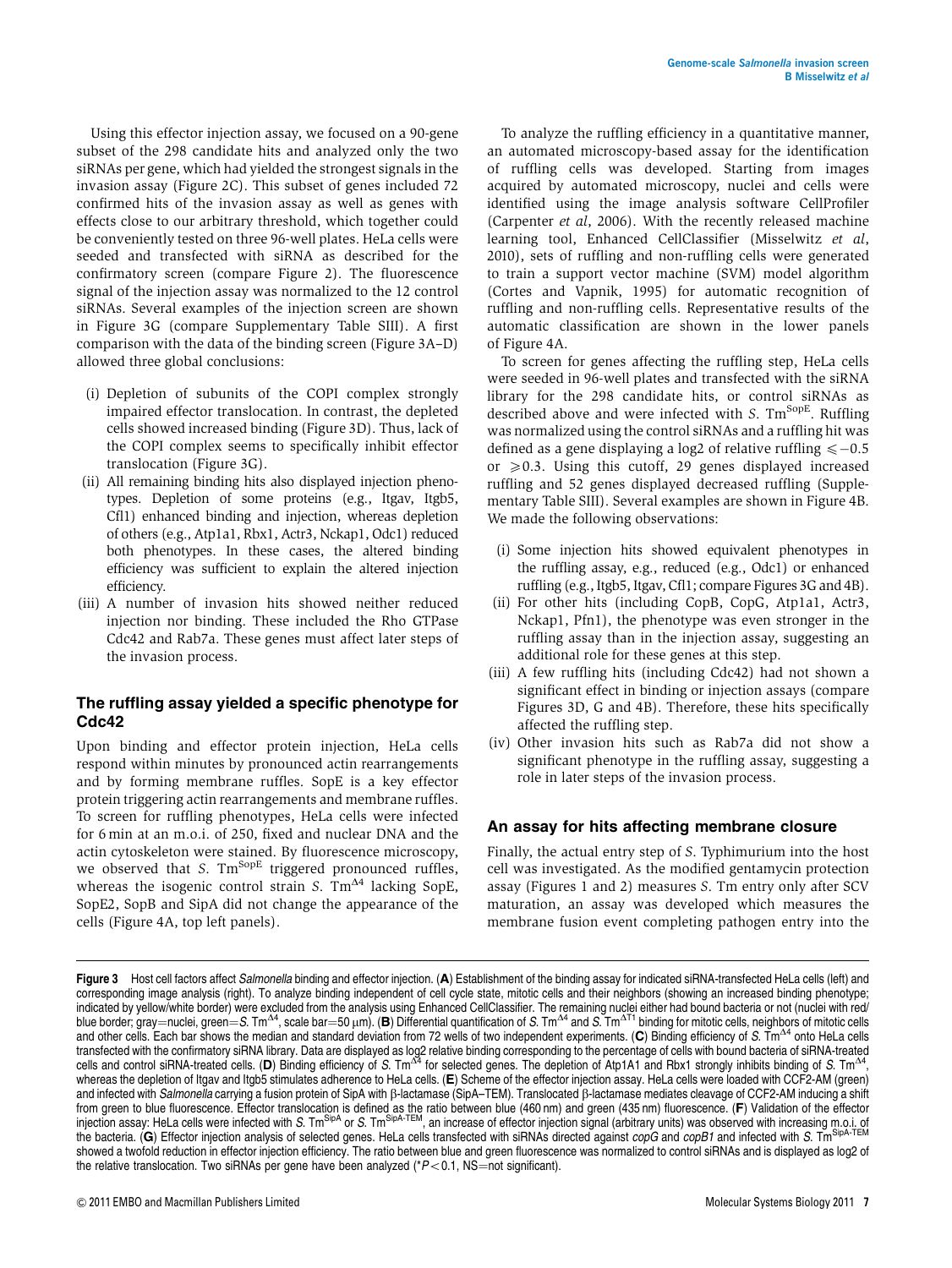

Figure 4 Depletion of Atp1a1 and Rbx1 results in strong inhibitory effects on ruffling and membrane closure. (A) Functionality of the image analysis of ruffling cells. Upper panels: details of the original automated microscopy images (blue=nuclei, gray=actin). Lower panels: results of the automated image analysis (red outlines=nuffling cells, blue outlines=non-ruffling cells; scale bar= outlines—ruffling cells, blue outlines—non-ruffling cells; scale bar—20µm). (**B**) Examples of the hits with a positive or a negative effect on ruffling induced upon<br>*S*. Tm<sup>SopE</sup> invasion. Multiple test correction for 298 green double stain—extracellular bacteria; blue—nuclei; gray—actin; green—intracellular bacteria; scale bar—20 μm). (D) Relative invasion of *S*. Tm<sup>SopE</sup> into cells<br>transfected with siRNAs directed against the indicated transfected with siRNAs directed against the indicated genes. Multiple test correction for 60 genes was performed on the results (\*\*P-value < 0.05; NS=not significant).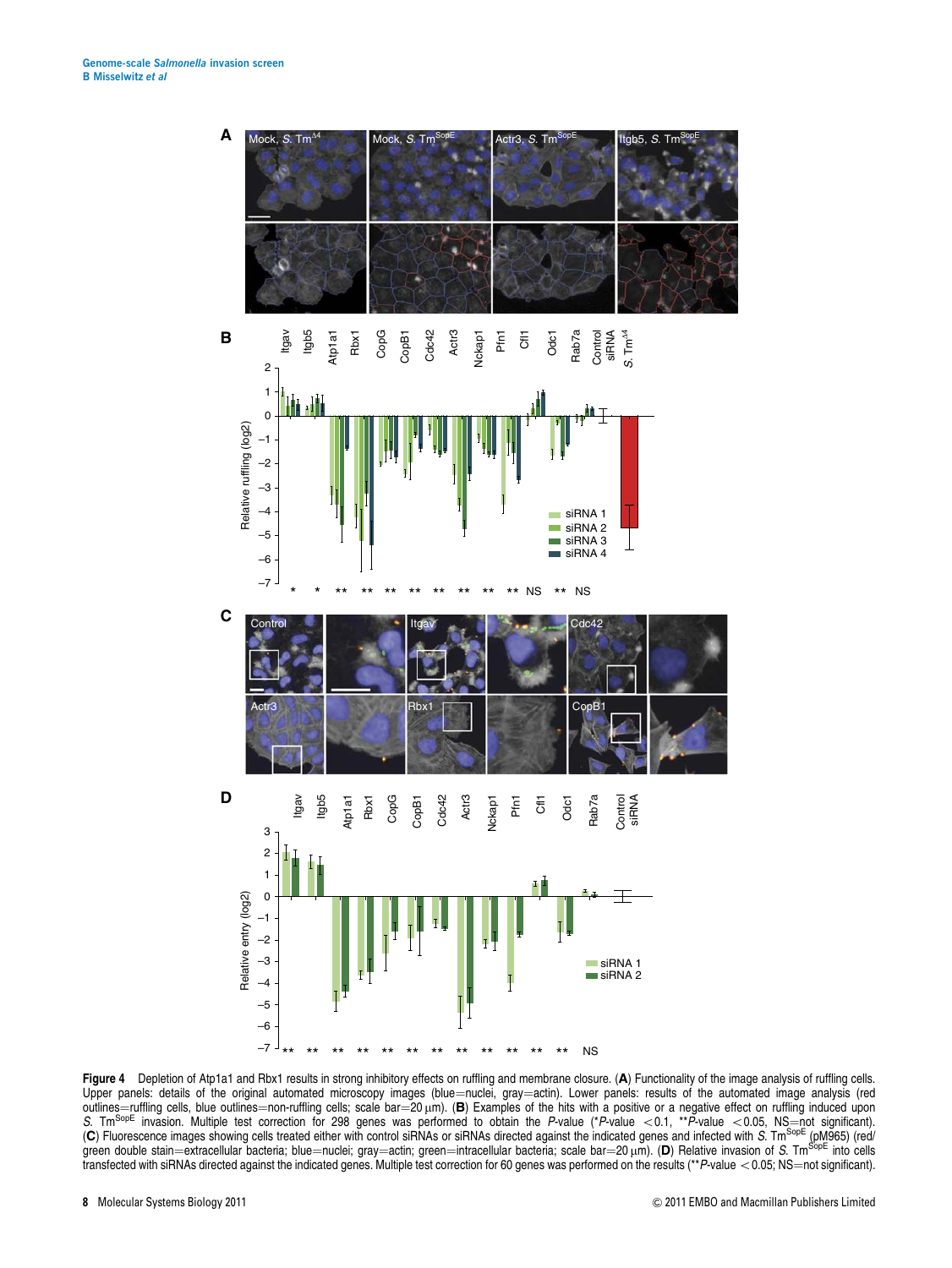endocytic vacuole independently of subsequent events in the eukaryotic cell. An automated quantification of intracellular bacteria was not possible using the images acquired with the available automated epifluorescence microscope (resolution:  $\times$  20) due to the small size and spatial arrangements of cell-associated bacteria. We therefore opted for a manual quantification focusing on the 60 genes displaying the most pronounced invasion phenotypes (two siRNAs per gene). HeLa cells were infected with S.  $Tm^{SopE}$  (pM965), which constitutively express GFP. After 20 min, the cells were fixed and stained with DAPI (nuclei), TRITC-phalloidin (actin) and a S. Typhimurium LPS-specific antibody. Membrane closure was assessed by fluorescence microscopy, using differential antibody staining to distinguish extracellular bacteria (GFP $^+$ , LPS  $^+$  ) and internalized bacteria (GFP  $^+$  , LPS $^-$  , Figure 4C).

Overall, the results obtained with this assay were similar to those obtained in the ruffling assay (compare Figure 4D and B; Supplementary Table SIII). This indicated that none of the tested genes were essential for membrane fusion or formation of the early endocytic vacuole. Furthermore, the vast majority of hits identified in our original invasion screen could be assigned to early steps of the infection process, i.e., binding, effector injection or ruffling, and did not seem to affect later maturation steps of the SCV. A notable exception was Rab7a. Rab7a depletion did not affect the membrane closure assay but had a significant phenotype in the original invasion assay. This is in line with its established role in maturation of the SCV (Meresse et al, 1999). However, besides Rab7a we were surprised to find only a few hits partially reducing SCV maturation, including the trafficking protein Vps39 and a subunit of the vacuolar ATPase (Atp6ap2, Supplementary Table SIII).

#### Step-by-step comparison identifies hits affecting multiple steps of the invasion process

With the large data sets available, we were able to follow each hit through the individual steps starting with binding, followed by effector injection, ruffling, membrane closure and SCV maturation, the readout of the modified gentamycin protection assay (Figure 5A). Depletion of ornithin decarboxylase 1 (Odc1; http:// herkules.oulu.fi/isbn9514266315/) inhibited only the binding step. The same negative effect could be observed in all subsequent steps of the invasion process. Odc1 is therefore a bona fide binding hit. Similarly, Cdc42 meets the definition of a ruffling hit, as Cdc42 depletion did not affect binding or effector injection, but yielded similar levels of attenuation in the ruffling assay, the membrane closure assay and in SCV maturation. Rab7a represents a bona fide SCV maturation hit as the depletion influenced only the last step of the invasion process.

Importantly, many genes affected multiple steps, for instance binding and ruffling in the absence of subunits of the Arp2/3 (Actr3). Similarly, depletion of members of the COPI complex had a weak enhancing effect on binding and a specific negative effect on effector injection, and an additional negative effect on ruffling. Most likely, these effects were specific for COPI depletion, as all five subunits of the complex showed equivalent results (four oligos per gene; Supplementary Figure S2). The specific effect on injection is clearly illustrated by plotting the relative effect on binding efficiency against the relative effect on injection efficiency for each analyzed hit (Figure 5B). Thus, the COPI complex is an effector injection and a ruffling hit (Figure 5B; pink squares). Other examples of genes affecting more than one specific step of invasion include Pfn1, Actr3, Atp1a1 and Rbx1 (see Supplementary Table SIII; Supplementary Figure SIII).

#### Phenotypic clustering of the hits

To systematically analyze functional links between the 298 genes analyzed in detail (Supplementary Table SIII), we also used an automated clustering algorithm. We reasoned that (i) hits affecting the same cellular process should yield similar patterns of phenotypes in the step-specific assays. (ii) Hits affecting the same cellular process may interact either directly or indirectly. This could reveal cellular processes and molecular interactions, which may not have been noticed so far.

Cluster analysis of the normalized step-specific phenotypes yielded seven clusters (Figure 5C; Supplementary Table SV). Within each cluster, we automatically annotated the known functional interactions between the proteins/genes using the STRING 8.3 data base (Jensen et al, 2009).

The clusters c (Figure 5D) and d (Figure 5E) significantly enriched for known interactions, supporting the validity of our approach  $(P<0.003$  versus random clusters of equal size). Cluster c, which harbors many binding and ruffling hits, included known regulators of membrane ruffling (Cdc42, NckAP1) as well as the ARF GTPase-activating factor Git2 (Gprotein-coupled receptor kinase interactor 2; Cat-2), the proteasome, transcription factors (Myc, Max, Gtf2H1, Med4), several trafficking regulators (Sec13, Stx5, Stx17, Rab5c), proteins involved in cholesterol metabolism (Cyp27a1, TspO) and numerous genes not previously implicated in membrane ruffling (e.g., Tom1, CryZl1, Trim25). It will be of interest to determine how these factors may interact and whether they affect membrane ruffling directly or indirectly.

Cluster d harbors hits strongly affecting ruffling and vesicle maturation, including well-established actin regulators (ActR2, ActR3, Pfn1), as well as the NaK-ATPase (Atp1a1), Rbx1 and the COPI complex, which have recently been linked to regulation of the actin cytoskeleton (Valderrama et al, 2000; Wu et al, 2000; Barwe et al, 2005; Chen et al, 2009). However, their functional importance and possible interactions facilitating S. Tm invasion remain to be established. In conclusion, the cluster analysis revealed important information on established functional interactions (Figure 5D and E; lines connecting different hits) and possible novel interactions (no lines), thus providing a rich resource for future research on the host cell signaling modules driving each step of the invasion process.

#### The COPI complex affects the localization of cholesterol, gangliosid GM1 and the Rho GTPases Rac1 and Cdc42

Among our hits the COPI complex was unique by affecting effector injection and ruffling (Figure 5A). We therefore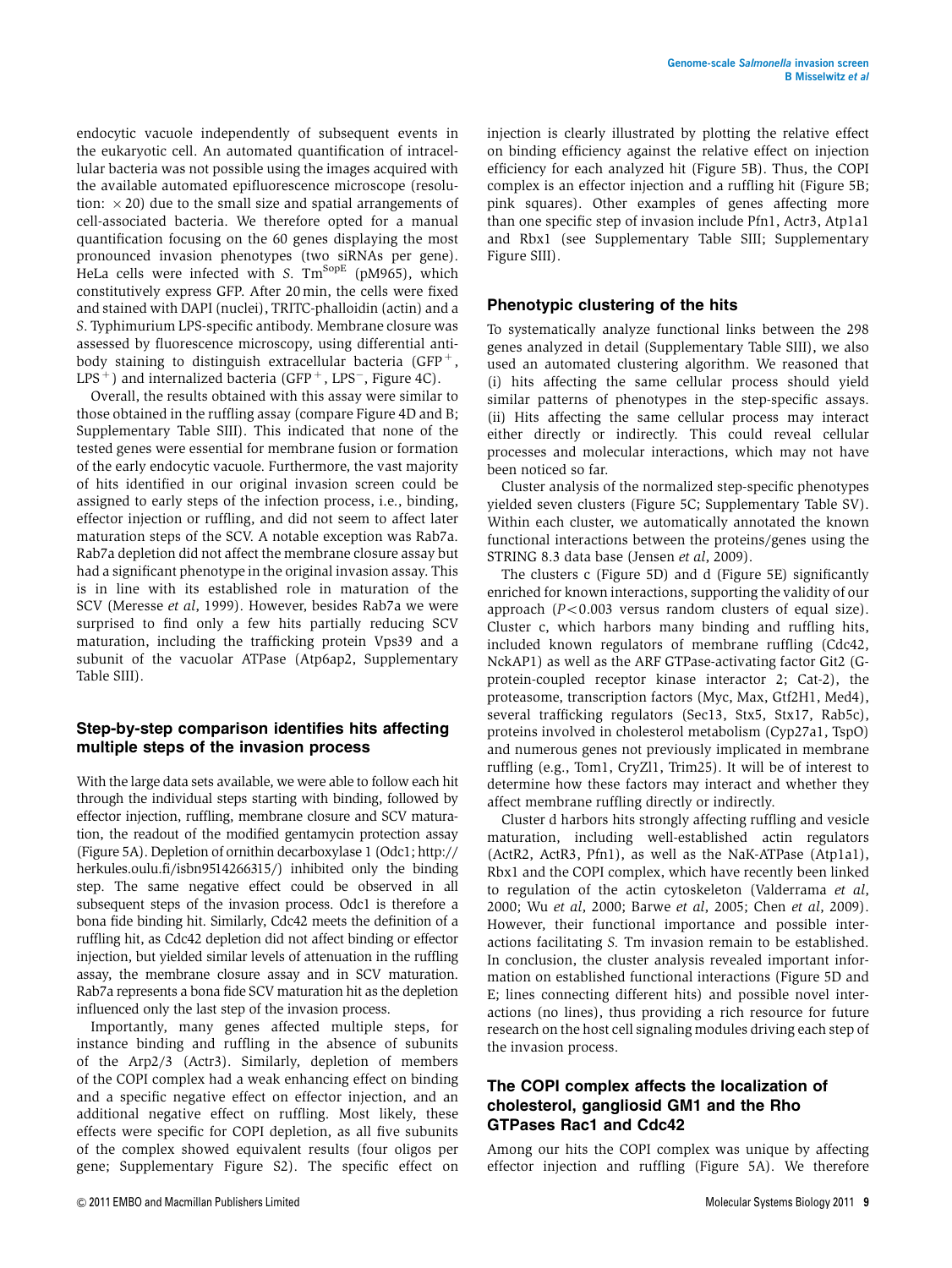

Figure 5 Classification of hits according to their profile in the different assays and cluster analysis of the results of the whole screen. (A) Overview showing the results of the different assays describing Salmonella invasion steps for selected genes. While Odc1 shows a pure binding phenotype, Cdc42 and Rab7a are examples for pure ruffling or maturation phenotypes. Several proteins show combined phenotypes: Actr3 depletion has effects on binding and ruffling, whereas depletion of CopB1 and CopG have inhibitory effects on effector translocation and ruffling. For consistency only the results of the two strongest siRNAs are shown. (B) Scatter plot of relative binding versus relative effector injection. A strong correlation between binding and effector injection is observed for most of the hits. The outliers CopB1 and CopG are stained in purple. Each point indicates the median of the two strongest siRNAs. The results for 90 genes are shown. (C) Heatmap and clustering dendrogram based on the 300 'candidate hits' obtained in the initial screen.  $(D, E)$  Functional interactions within the clusters were annotated using the STRING database (confidence cutoff=0.4, additional white nodes: five in cluster c and one in cluster d).

investigated the effects of the COPI complex depletion in detail. COPI is a central regulator of vesicular transport (Pucadyil and Schmid, 2009), suggesting that the depletion of the COPI complex might be explained by altered distribution of proteins important for S. Typhimurium invasion. Prime candidates for such proteins are the two Rho GTPases Cdc42 and Rac1 reported to have a role in SopE-mediated ruffling (Hardt et al, 1998; Friebel et al, 2001). Moreover, direct binding of Cdc42 to the  $\gamma$  subunit of the COPI complex has been observed (Wu et al, 2000). Redistribution of either Rho GTPase would explain the ruffling phenotype of COPI.

We therefore generated stable cell lines expressing Cdc42– GFP and Rac1–GFP, respectively. As shown in Figure 6A and Supplementary Figure S4, both Rho GTPases localized to the plasma membrane, to vesicles next to the nucleus and to smaller degrees to the cytoplasm. Quantification showed an enrichment of the GFP signal at the plasma membrane. Plasma

membrane localization was even more pronounced for Rac1–GFP than for Cdc42–GFP (Figure 6A and B and Supplementary Figure S4A). After depletion of CopG or CopB1, both Rho GTPases were no longer found enriched at the plasma membrane, but accumulated instead in an intracellular compartment (Figure 6A and B, Supplementary Figures S4 and S7). The latter is probably equivalent to the prominent vesicular compartment accumulating markers for the trans-Golgi network (TGN), the endoplasmatic reticulum–Golgi intermediate compartment (ERGIC), the Golgi apparatus and recycling endosomes, but not for early or late endosomes or lysosomes, which had been identified recently in  $\beta$ -Cop (CopB1)-depleted cells (Styers et al, 2008). Depletion of several other proteins including Rbx1, Atp1A1, Actr3 did not change the localization of the Rho GTPases (data not shown), making this Rho GTPase relocalization phenotype unique among the 'ruffling' hits.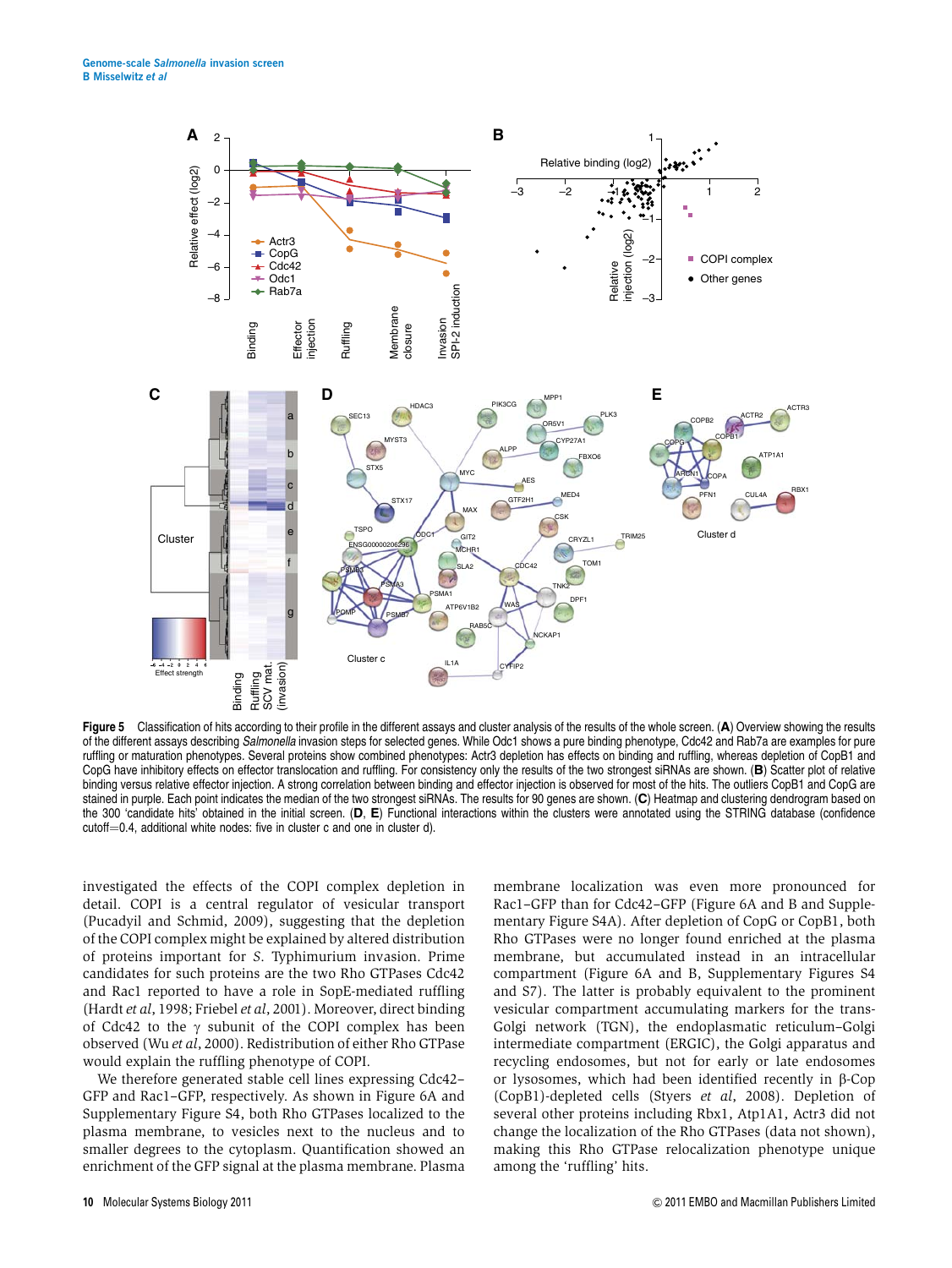

Figure 6 Cdc42, sphingolipid GM1 and cholesterol are mislocalized after depletion of the COPI complex. (A) Confocal images showing the localization of Cdc42–GFP in water-transfected cells (left), cells transfected with siRNA directed against *copB1* (middle) or *copG* (right). The intensity plots along the lines indicated in yellow are shown below the pictures; the position of th shown below the pictures; the position of the membrane is indicated by an asterisk; scale bar=10 µm. (B) Quantification of the Cdc42–GFP signal on the membrane<br>relative to the cytosol (\*\*\*P<0.005). (C) Confocal images show each staining, water-transfected cells are shown on the left side and cells transfected with siRNA against *copG* on the right side; scale bar=10 µm. (D) Quantification of the relative cholera toxin  $\beta$ /filipin staining signal at the membrane compared with the cytosol (\*\*\* $P$ <0.005).

Next, it was tested whether altered lipid composition of the plasma membrane might explain Rho GTPase relocation upon COPI depletion. Cholesterol-enriched membrane domains are known to bind activated Rho GTPases via their geranylgeranyl anchors (Palazzo et al, 2004; del Pozo et al, 2004) and COPI vesicles are implicated in membrane sorting of sphingolipids and cholesterol. Membrane components such as the sphingolipid GM1 and cholesterol can be visualized by staining with the  $\beta$ -subunit of cholera toxin or filipin, respectively. Under normal conditions, both markers mainly localized to the plasma membrane and to some intracellular vesicles. In contrast, after depletion of CopG, the cell membrane was no longer stained by either of the dyes, but the signal accumulated in a large intracellular compartment, colocalizing with Cdc42 and Rac1 (Figure 6C and D, Supplementary Figures S5 and S6). These results suggest that cholesterol and GM1 are retained in an atypical compartment formed after depletion of different subunits of the COPI complex. This would lead to a mislocalization of Rac1 and Cdc42, effectively depleting both proteins from the cell membrane. In agreement with these data, the size of the ruffles formed at the site of Salmonella binding was significantly decreased after depletion of CopG (Figure 7A).

To demonstrate that the injection and/or the ruffling defects were attributable to altered membrane lipid composition, we replenished cholesterol in COPI-depleted cells by adding cholesterol complexed to methyl- $\beta$ -cyclodextrin (M $\beta$ CD) 5 h prior to the infection of the cells. We infected the cells and non-complemented controls for 10 min with  $S$ . Tm<sup>SopE</sup> and measured the diameter of the ruffles formed by a single bacterium. Indeed, replenishing led to a significant increase in the size of the ruffle compared with the CopG-depleted cells not replenished with cholesterol (Figure 7B).

The central role of COPI in cholesterol and Rho GTPase localization was also confirmed by inhibitor experiments. Thereby, pretreatment of cells with either geranylgeranyltransferase inhibitor (GGTI, inhibits geranygeranylation of the Rho GTPases thus dislocalizing them from the plasma membrane) or M<sub>B</sub>CD (depletes cholesterol from the plasma membrane) decreased S. Typhimurium invasion (data not shown). Importantly, both inhibitors could not further diminish S. Tm invasion in CopG-depleted cells, suggesting that both cholesterol and Rho GTPases were already missing at the plasma membrane due to COPI inactivation. This confirmed that the ruffling defect of CopG-depleted cells was indeed attributable to the mislocalization of the Rho GTPases and cholesterol. Further work would be required to determine the exact molecular mechanism explaining this defect, e.g., defective Rho GTPase membrane localization in resting cells or reduced Rho GTPase recruitment after pathogen binding. Taken together, our results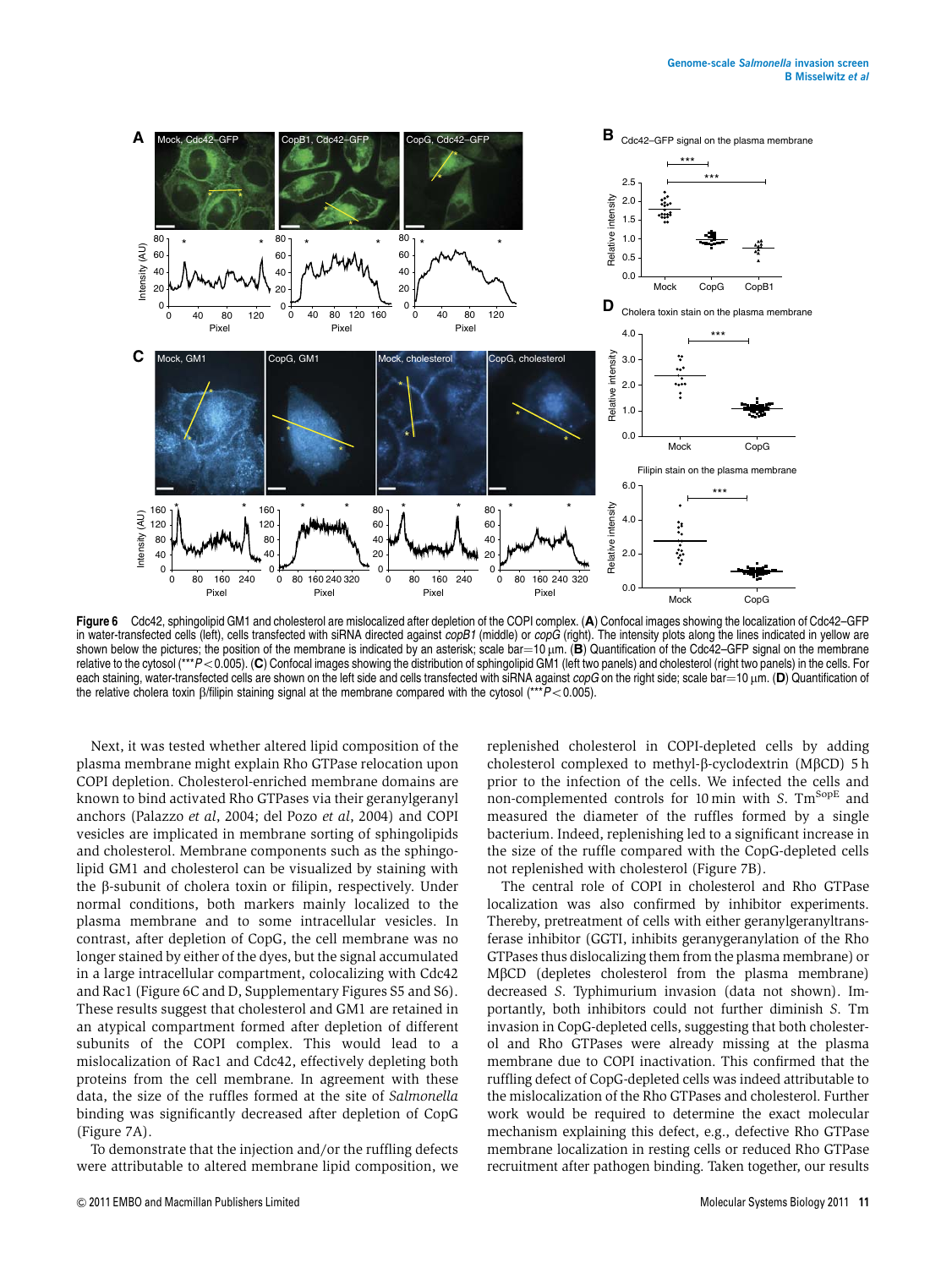

Figure 7 CopG depletion abolishes actin recruitment to the site of Salmonella binding and ruffling. (A) Confocal images showing the distribution of actin and Rho GTPases upon *S*. Tm<sup>SopE</sup> invasion for 10 min in stable Rac1- or Cdc42-GFP-expressing cell lines. The cells were transfected either with water (mock) or with siRNA directed against *copG*; scale bar=10 μm. (Β) Size of membrane ruffles after infection with S. Tm<sup>SopE</sup> for 10 min of CopG-depleted cells with or without cholesterol<br>replenishing. The ruffle size was measured in the focal replenishing. The ruffle size was measured in the focal plane showing the largest diameter of the ruffle. (C) Infection of cells either transfected with water (mock) or with siRNA directed against copG by VSV for 5 h. The relative invasion was quantified using a virus construct, which leads to a green fluorescent staining of the cytoplasm upon invasion. Quantification of the amount of infected cells in untransfected cells (mock), or cells depleted of CopG, which were either complemented with cholesterol, with GM1 or with both prior to infection are shown  $(**P<0.005; P<0.05; NS=$ not significant).

suggest a novel role for the COPI complex in the localization of cholesterol and Rho GTPases at the plasma membrane.

#### COPI-dependent membrane lipid composition also affects vesicular stomatitis virus infection

Strikingly, a large number of bacterial and viral pathogens share two phenotypes observed for SopE-mediated host cell invasion, i.e., the requirement for cholesterol-enriched microdomains in the host cell membrane and reduced infection efficiency upon COPI depletion. This includes Staphylococcus aureus (Ramet et al, 2002; Potrich et al, 2009), Escherichia coli (Ramet et al, 2002; Philips et al, 2005; Riff et al, 2005), Listeria monocytogenes (Seveau et al, 2004; Agaisse et al, 2005; Cheng et al, 2005; Gekara et al, 2005), Mycobacterium fortuitum (Philips et al, 2005), Mycobacterium tuberculosis (Munoz et al, 2009), Chlamydia caviae (Derre et al, 2007), Chlamydia trachomatis (Jutras et al, 2003; Elwell et al, 2008), influenza virus (Hao et al, 2008; Konig et al, 2010) and hepatitis c virus (Tai et al, 2009; Popescu and Dubuisson, 2010). However, a functional link between both phenotypes had never been established.

Our results suggest that the dependence on both COPI and cholesterol membrane microdomains might be functionally linked. To test this hypothesis, we analyzed the effect of COPI depletion and of replenishing cholesterol and sphingolipids such as GM1 on host cell infection by the vesicular stomatitis virus (VSV). VSV is an enveloped, single-stranded, negative-sense RNA virus of the family Rhabdoviridae. It infects a wide range of host cells and the existence of a specific receptor is still not entirely clear (Schlegel *et al*, 1983; Coil and Miller, 2004). Host cell entry occurs via clathrindependent endocytosis, and low-pH-mediated alterations in the virus glycoprotein lead to membrane fusion (Sun et al, 2005).

Indeed, CopG depletion significantly interfered with VSV host cell invasion (Figure 7C). Moreover, the infection efficiency could partially be restored by replenishing GM1; this effect was even more pronounced after replenishing both, GM1 and cholesterol. In contrast, replenishing just cholesterol without GM1 was insufficient for rescuing VSV invasion into CopG-depleted cells. Thus, some differences exist between the host cell membrane lipid requirements for VSV and SopEdependent S. Typhimurium infection. Nevertheless, these data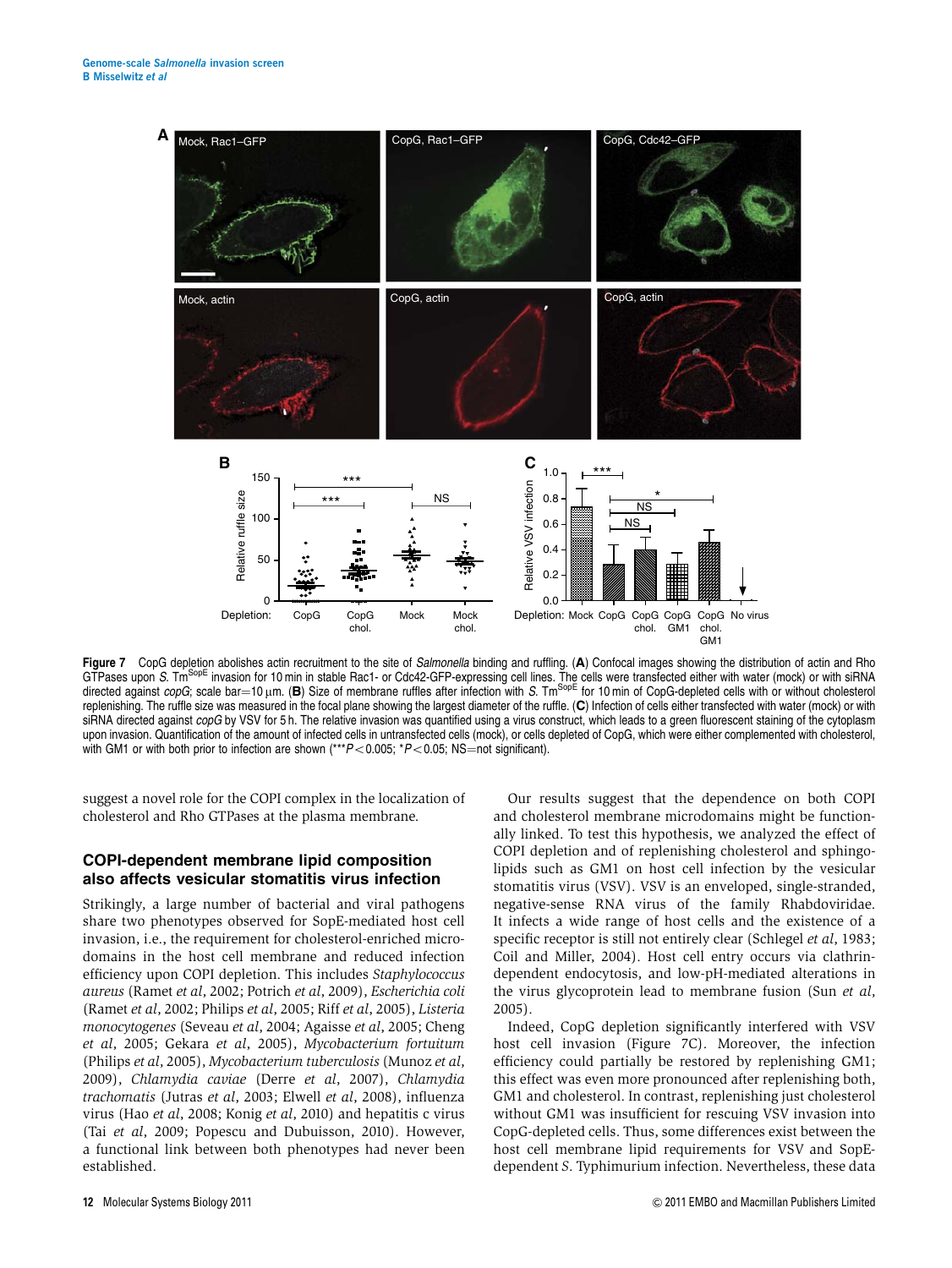indicate that COPI-dependent control of the membrane lipid composition is of importance for vastly different pathogens.

#### **Discussion**

The genome-scale siRNA screen identified host cell factors mediating SopE-dependent S. Typhimurium invasion into epithelial cells. Step-specific follow-up assays detected at least one important host factor for each step, except for membrane closure. This step-specific analysis allowed the functional classification of the respective host cell factors, confirming well-established ones, revealing new ones and suggesting novel functional links between them.

Many hits identified in our screen affected the binding step. This was unexpected and suggested that binding was rate-limiting under our experimental conditions. Among the binding hits, we found numerous known regulators of actin polymerization, including Pfn1, Cofilin 1 or the Arp2/3 complex, as well as other host cell proteins implicated in cell shape or actin regulation (e.g., Itgb5, Itgav; Supplementary Tables SIII and SIV). The actin cytoskeleton determines cellular shape, membrane stiffness and the presentation of surface proteins, three parameters likely to affect pathogen binding. Therefore, genes identified as binding hits in the screen might affect these three cellular characteristics. It will be of interest to determine the underlying molecular mechanisms.

The ruffling step was affected by numerous hits and allowed us to refine the model of this key step of host cell invasion (Figure 8). In the host cell, SopE activates Cdc42 and Rac1. The presented data suggest that the Rho GTPases must be localized at the plasma membrane in order to trigger ruffling. Together with Nap1, Sra1 and Pir121 (reviewed in Schlumberger and Hardt, 2006) they lead to activation of N-Wasp or WAVE complex and subsequently to Arp2/3 complex-mediated actin polymerization. Our data suggest that this is further enhanced by Pfn1, a well-known factor delivering actin monomers to sites of actin polymerization, but not previously implicated in Salmonella infection (Pollard and Cooper, 2009). The actin

polymerization step is negatively regulated by actin-depolymerizing proteins such as cofilin 1 (Dai et al, 2004; McGhie et al, 2004). Furthermore, it has been observed that Cap1 is an additional factor stimulating the breakdown of actin fibers, thus negatively regulating Salmonella invasion. This supports that the induction of membrane ruffling is the result of a complex cascade of actin polymerizing and depolymerizing events.

In most cases, the ruffling defect led to a corresponding defect in host cell invasion. However, in a few cases (e.g., proteasome complex, Rbx1), the ruffling defect was much more pronounced than the invasion defect. This might be explained by the existence of two independent modes of host cell invasion by S. Typhimurium. Indeed, a ruffling-independent mode of S. Typhimurium invasion has recently been described (Hanisch et al, 2010). The former group of ruffling hits might affect both modes of host cell invasion. In contrast, the proteasome and Rbx1 might have specifically affected the ruffling-mediated invasion, leaving the ruffling-independent invasion process untouched. This will be an interesting topic for future studies.

The COPI complex also affected membrane ruffling which was at least partially attributable to the reduced cholesterol/sphingolipid content of the plasma membrane upon CopB or CopG depletion. Depletion of COPI components resulted in cholesterol and GM1 relocalization to a large intracellular structure, probably representing the 'common compartment' observed in a recent study upon  $\beta$ -Cop-depletion harboring TGN, ERGIC, Golgi and recycling endosome membrane protein markers (Styers et al, 2008). To the best of our knowledge, the drastic effect of COPI depletion on cholesterol trafficking has not been reported previously. Nevertheless, the COPI complex has been implicated in other trafficking events. Its role for the retrograde transport from the Golgi to the endoplasmic reticulum is best understood (Bethune et al, 2006; Beck et al, 2009). However, the reason for cholesterol relocalization in CopG-depleted cells is still unclear. On the one hand, cholesterol is synthesized in the smooth endoplasmic reticulum and has a complex trafficking



Figure 8 Model for S. Typhimurium entry into HeLa cells. In order to invade, S. Typhimurium binds onto cells and injects a cocktail of effectors. This study investigates the action of the key effector SopE. SopE mediates the GTP nucleotide exchange and thereby the activation of the Rho GTPases Rac1 and Cdc42. This leads to the activation of the Arp2/3 complex, actin polymerization cellular ruffling and bacterial entry. The screen identified key regulators of this process, including Nap1, Cdc42, Profilin 1 and the Arp2/3 complex, as well as proteins mediating actin depolymerization, a process probably counteracting the activity of Rac1 and Cdc42. The correct localization seems to be as important as the activation of the Rho GTPases. Upon depletion of the COPI complex, cholesterol and Rho GTPases are mislocalized away from the cell membrane, leading to a much less efficient S. Typhimurium entry. Proteins newly identified to be implicated in S. Typhimurium entry are indicated in red. Proteins that have already been described to have a role in the infection and were found in the screen are indicated in black.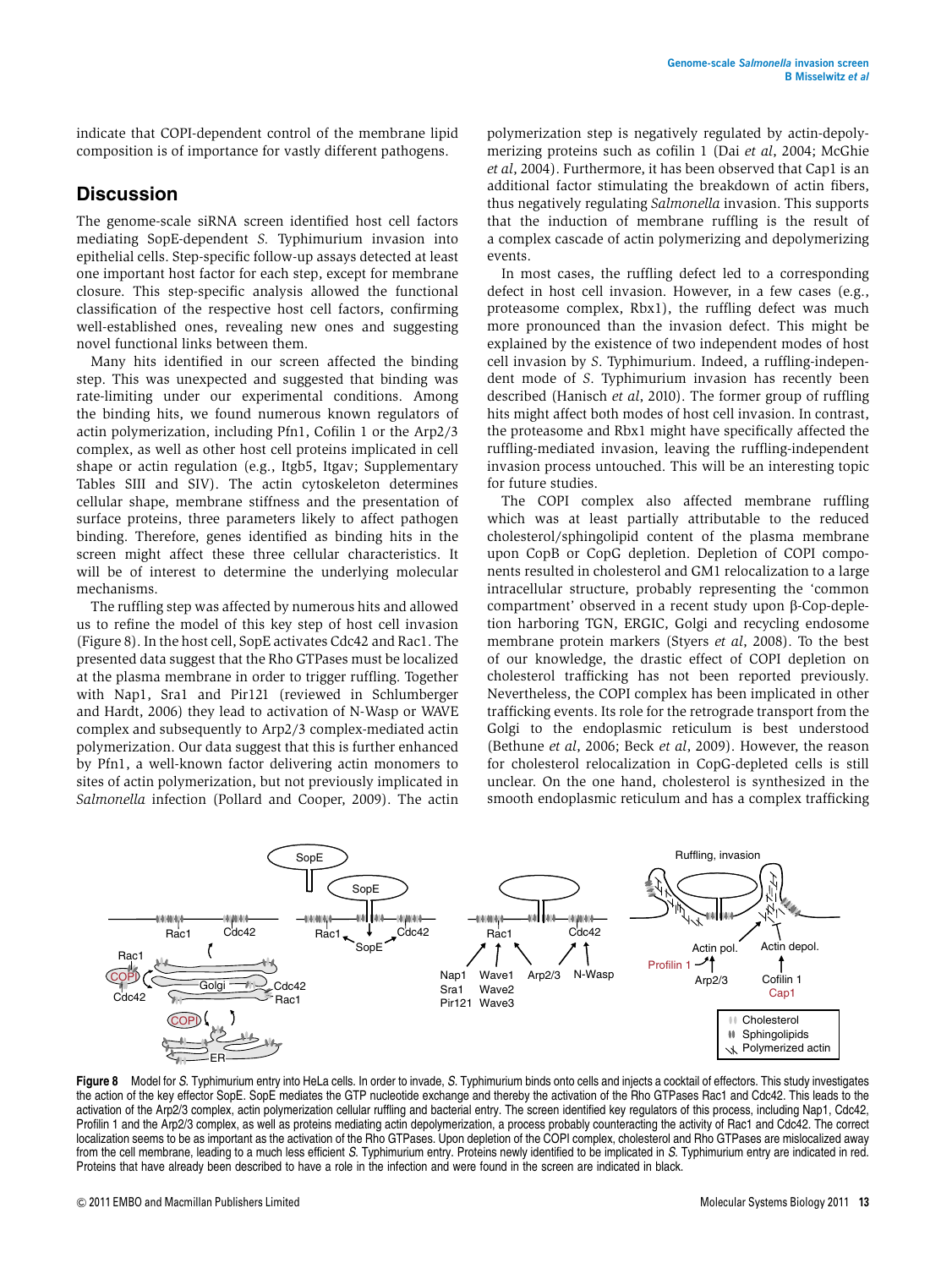route, involving vesicular and non-vesicular trafficking steps (Ikonen, 2008). A deficient transport/sorting from the Golgi apparatus to other compartments might thus explain the lack of cholesterol and sphingolipids on the cell membrane and its accumulation on the common compartment. On the other hand, cholesterol is endocytosed at the cell membrane and traffics to endosomes. Subsequently, certain lipids must leave the path to the lysosome, as the cholesterol content of lysosomal membranes is low. By trapping the recycling endosomes in the common compartment, CopG depletion might interfere with cholesterol resorting to the plasma membrane. Defining the underlying mechanism of cholesterol trafficking will be an important task for future work.

Upon CopG or CopB depletion, the Rho GTPases Cdc42 and Rac1 were mislocalized in a similar manner as cholesterol and GM1. These Rho GTPases are geranylgeranylated and this modification localizes them to cholesterol-enriched lipid microdomains (del Pozo et al, 2004; Palazzo et al, 2004). In line with this hypothesis, disrupting geranylgeranylation of Rho GTPases with a chemical inhibitor released Rac1–GFP and Cdc42–GFP from the plasma membrane and prevented relocalization to the 'common compartment' in COPI-depleted cells (data not shown). On the basis of these observations, it is tempting to speculate that cholesterol/sphingolipid relocalization might result in the mislocalization of additional proteins, i.e., of cholesterol/sphingolipid binding membrane proteins such as Rho GTPases in COPI-depleted cells. Possibly, the cholesterol/sphingolipid relocalization phenotype might help to decipher proteins transporting these membrane lipids from proteins that are transported passively by them.

The reduced effector protein injection into COPI-depleted cells might be directly attributable to reduced cholesterol levels in the plasma membrane. The S. Typhimurium protein SipB, located at the tip of the translocon, is known to bind cholesterol with high affinity in vitro (Hayward et al, 2005), suggesting that cholesterol may directly activate bacterial effector injection by T1. In line with this hypothesis, artificial liposomes containing cholesterol and sphingolipids were shown to activate the Type III secretion system of Shigella flexneri, a closely related enteropathogenic bacterium (van der Goot et al, 2004). In addition, the Shigella effector IpaB, a homolog of SipB, could bind CD44 in cholesterol-enriched microdomains (Lafont et al, 2002), pointing to a general role of host cell membrane lipids in activating Type III secretion systems. Thus, the mislocalization of Rho GTPases, i.e., Cdc42, together with reduced effector injection efficiency into CopG-depleted cells provides satisfactory explanation for the defect in  $S$ . Tm<sup>SopE</sup>-induced ruffling.

In this study, five assays were used to quantify effects on particular steps of S. Typhimurium invasion into HeLa cells. Four of these assays could be performed in a high-throughput format. A detailed discussion of the specificities of the assays is available upon request. Owing to the combination of gentamycin protection and intracellular GFP expression, the modified gentamycin protection assay (Figures 1 and 2) has a high specificity and a very robust performance, thus enabling genome-scale experiments. The binding or the ruffle assays are less robust, and require careful controls excluding the presence of staining artifacts, which may yield 'false positives' (i.e., over-estimation of the number of affected cells). The

analysis of a large number of cells contributed to further enhancing the robustness of these assays. In the case of the ruffle assay, false positive might have occurred if the siRNA affected ruffle-like changes in the actin cytoskeleton, even in the absence of bacteria. However, the identification of stepspecific genes and the high concordance of all other genes in the different subsequent assays (Supplementary Figure S2) argues that all assays were reasonably robust.

Contrary to our expectations (Schlumberger et al, 2006), the Rho GTPase Rac1 and N-WASP, linking Cdc42 and the Arp2/3 complex, have not been discovered by our initial genome-scale screen. Most likely, they belong to the 'false negatives', which are commonly encountered in genome-scale screens. When four new and partially different siRNAs directed against each gene were reordered, an inhibitory effect on S. Tm invasion upon depletion could be demonstrated (data not shown). Thus, due to an improved siRNA design and/or altered experimental conditions in later experiments, we could correct these false-negative genes (data not shown).

In conclusion, the presented genome-scale screen of SopE-mediated invasion revealed an array of hits enhancing the current model of triggered host cell invasion and a set of proteins not associated with S. Tm invasion so far. In addition, follow-up assays on S. Tm and VSV and published work implicate the COPI-mediated control of cholesterol and sphingolipid distribution to the host cell plasma membrane as a common mechanism affecting infection by bacterial and viral pathogens. Such host cellular functions required by phylogenetically diverse groups of pathogens are of great interest for understanding the evolution of infectious disease. Moreover, they are of practical interest, as they might offer starting points for developing novel anti-infective therapeutics with a very broad range of biological activity.

#### Materials and methods

#### Bacterial strains and plasmids

All S. Typhimurium strains used were isogenic derivatives of SL1344 (SB300) of S. enterica subspecies I serovar Typhimurium (Supplementary Table SI; Hoiseth and Stocker, 1981). Strains M701 (Muller et al, 2009), M566 (Ewen et al, 1997), SB161 (Kaniga et al, 1994) and M1114 (Schlumberger et al, 2007) have been described previously. M1128 was constructed by P22-phage transduction of the  $sipA::sipA-M45-tem1$  allele of strain 1104 into strain M713. M1104 has been described previously (Schlumberger et al, 2007) and strain M713 was constructed by p22-phage transduction of the sseD:: aphT allele from MvP101 (S. Typhimurium ATCC 14028 derivate; Medina et al, 1999) into strain M712 (Ehrbar et al, 2004). Plasmids pM965 (Stecher et al, 2004), pM975 (Hapfelmeier et al, 2005) and pEGFP-C3/Rac1WT (Hage et al, 2009) have been described previously. Plasmid pEGFP-C1/Cdc42hsWT was kindly provided by Dr Klaudia Giehl.

For the infection of HeLa cells, bacteria were grown in LB broth supplemented with 0.3 M NaCl and 50 mg/l Streptomycin (Appli-Chem) for 12 h at 37  $\degree$ C and subcultured for 4 h.

#### Cell cultures

HeLa cells were grown in DMEM (PAA Laboratories) supplemented with 10% FCS (Omnilab) and 50 mg/l Streptomycin (AppliChem) at 37 °C and 5%  $CO<sub>2</sub>$ . HeLa cells were stably transfected with pEGFP-C3/Rac1WT or pEGFP-C1/Cdc42hsWT and clones were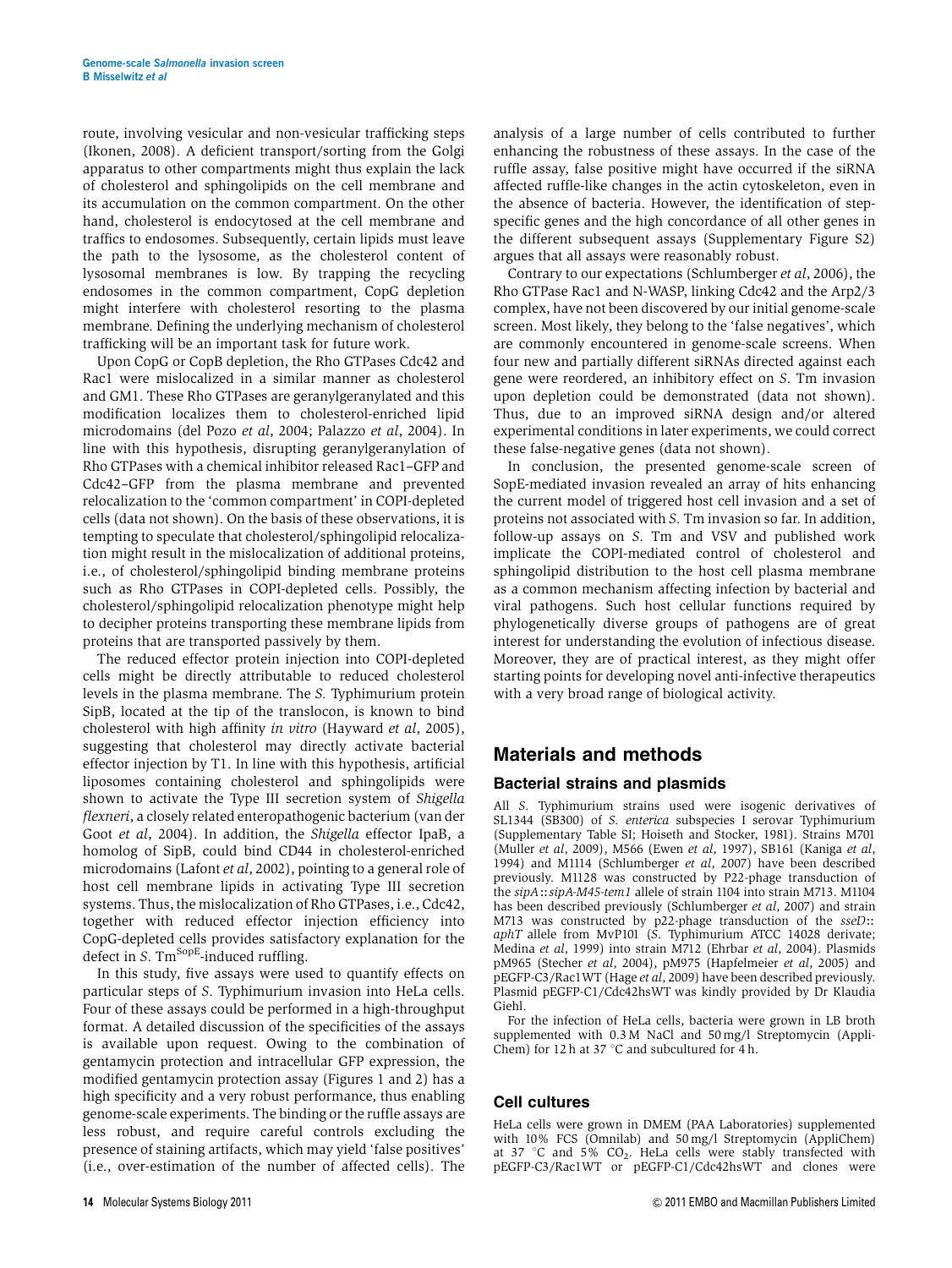maintained in medium supplemented with 500 mg/l Neomycin (AppliChem).

#### siRNA transfection

For siRNAs a reverse transfection protocol was used. In 96-well plates  $(\mu$ -clear bottom, Greiner Bio One), 2  $\mu$ l of 1  $\mu$ M siRNA was added to 8  $\mu$ l Opti-MEM (Invitrogen) yielding a final siRNA concentration of 20 nM (after addition of cells). Lipofectamine 2000 (Invitrogen) was diluted 1:200 in Opti-MEM and incubated for 15 min at room temperature. A quantity of  $10 \mu l$  per well were added and incubated for another 15 min at room temperature. These plates, henceforth referred to as cell plates, were either directly used or frozen at  $-80^{\circ}$ C. HeLa cells were seeded using 1800–2000 cells in 80 µl per well, followed by an<br>incubation of 3 days at 37 °C and 5% CO<sub>2</sub>. For half-size plates (u-clear incubation of 3 days at 37 °C and 5% CO<sub>2</sub>. For half-size plates (µ-clear<br>bottom, half area. Greiner Bio One), all numbers were reduced to 60% bottom, half area, Greiner Bio One), all numbers were reduced to 60%. For the genome-scale screen,  $384$ -well plates ( $\mu$ -clear bottom, Greiner Bio One) were used. The volume of the different reagents was reduced to 50%. The final siRNA concentration was changed to 50 nM and Lipofectamine was used at a concentration of 1:100.

#### siRNA libraries

SiRNAs were ordered from Qiagen. For the genome-scale screen the 'druggable genome' library (Version 2.0) comprising 6978 genes and 3 siRNAs per gene were used. Data were normalized platewise to the median of all siRNAs on the respective plate. Experiments were performed in triplicates and the median for each siRNA calculated, either with or without platewise z-score correction. The median value for the three siRNAs per gene was defined as the final read-out for each gene. A hit was defined as 1.5 times the interquartile range from the median of the entire data set.

For a confirmatory screen and secondary assays, another library was assembled based on hits from the z-score corrected list (182 genes), with 80 additional hits from the uncorrected list as well as 38 additional genes with high biological probability according to our screen results, but not present in the druggable genome library. Altogether, this secondary library contained 298 genes and 4 siRNAs per gene. To enable comparison of our data with the large screen, six genes with the smallest deviation of all three siRNAs from the median of the whole screen were selected as controls for the secondary library. In total, 12 control siRNAs were used: Hs\_RAB30\_8,<br>Hs RAB30\_7, Hs P53AIP1\_5, Hs P53AIP1\_6, Hs DNAJC6\_1, Hs\_P53AIP1\_5, Hs\_P53AIP1\_6, Hs\_DNAJC6\_1, Hs\_DNAJC6\_5, Hs\_ARNT2\_1, Hs\_ARNT2\_3, Hs\_FBXL2\_1, Hs\_FBXL2\_2, Hs\_ANGPTL3\_2 and Hs\_ANGPTL3\_1. If not otherwise indicated, the median of these 12 siRNAs was used for platewise normalization of secondary assays. In all siRNA experiments, siRNAs against subunits of the Arp complex (Arc21, ArpC3\_3, ArpC3\_5), CDC42 (CDC42\_7, CDC42\_10) and CFL1 (CFL1\_3, CFL1\_5, CFL2\_5) were used as additional controls of siRNA effects on S. Tm infection. In addition, siRNAs with known cytotoxic effects were used to control for siRNA-transfection efficiency (PLK1\_2 and EG5).

#### Immunoblot analysis

HeLa Kyoto cells were seeded in 24-well plates and transfected as described above, using a final siRNA concentration of 20 nM. Cells of two wells transfected with siRNAs against the same proteins were lysed in 50  $\mu$ l Laemmli sample buffer and incubated for 10 min at 95 $\degree$ C. Whole samples were subjected to 6–16% SDS–polyacrylamide gel electrophoresis. In order to confirm the depletion efficiency, the following antibodies were used: anti-actin (Santa Cruz sc-1615 and Sigma A3853), anti-calnexin (Santa Cruz sc-6465), anti-Cdc42 (BD Laboratories 610929), anti-Cfl1 (Abcam ab11062), anti-CopB1 (Abcam ab6323), anti-CopG (Gentex GTX105331), anti-Itgav (Santa Cruz sc-9969), anti-Odc1 (Abcam ab50269), anti-Pfn1 (Abcam ab50667), anti-Rab7a (Abcam ab50533) and anti-Rbx1 (anti-Roc1, Abcam ab2977). The antibody against Atp1a1 was kindly provided by Dr Jack Kaplan. Anti-Actr3 and anti-Nckap1 (Nap1) were kind gifts from Dr Klemens Rottner. Proteins were detected using either goat anti-rabbit immunoglobulin G-horseradish peroxidase (Jackson 111-035-003) or goat antimouse immunoglobulin G-horseradish conjugates (Sigma A4416) and using ECL substrate (Amersham), as recommended by the manufacturer. Densitometric analysis on blots was performed with the QuantityOne software (Bio-Rad). The density in siRNA-treated groups was normalized to the density of their actin or calnexin levels and to corresponding control siRNA-treated groups.

#### Modified gentamycin protection assay

HeLa cells were infected with S.  $\text{Tm}^{\text{SopE}}$  using an m.o.i of 64 for the genome-scale and 32 for the confirmatory screen. Bacteria were either added using a 384-needle head of a robot (Tecan) or a multi-channel pipette. After 22 min, the medium was replaced with medium containing gentamycin  $(400 \,\mu\text{g/ml};$  AppliChem) followed by 4h of incubation at 37°C, fixation using 4% paraformaldehyde (PFA) and staining with DAPI (10  $\mu$ g/ml) in 0.1% Triton X-100. For the computation of S. Tm infection, an assay using automated microscopy and automated images analysis was employed: nine images per well were acquired using a cellWoRx microscope (Applied Precision) and a  $\times$  10 objective. Images were analyzed using the open source program CellProfiler (Carpenter et al, 2006) as well as customized algorithms. In brief, nuclei were analyzed using the IdentifyPrimary module of CellProfiler. Nuclei were expanded with the CellProfilermodule IdentifySecondaryObjects. Spots were identified with the IdentifyPrimary module using a fixed threshold for the intensity in the GFP channel. Finally, cells and spots were superimposed and cells containing at least one spot were counted as infected. In a preprocessing step, the optimal threshold in the GFP channel separating signal and noise best was automatically calculated by comparing gentamycin pretreated wells and mock-treated (water instead of siRNA) wells.

#### Binding assay

The binding assay has been described recently (Misselwitz et al, 2011). Cells were pretreated with siRNAs as described for the confirmatory screen (Figure 2). In brief, cells were infected with S.  $Tm^{\Delta 4}$  (m.o.i. of 82) for 6 min using a multi-channel pipette followed by three washing steps in DMEM containing 10% FCS and PFA fixation using a microplate dispenser (WellMate, Thermo Scientific). Subsequently, bacteria were stained by indirect immunofluorescence using an anti-LPS antibody and a FITC-coated secondary antibody. Nuclei were stained using DAPI. Images were acquired on an Image Express microscope (Molecular devices) using  $a \times 4$  objective. Image analysis followed similar algorithms as described for the modified gentamycin protection assay. In a second analysis step, the Enhanced CellClassifier (Misselwitz et al, 2010) was used for recognition of mitotic nuclei and neighbors of mitotic nuclei. For the final analysis, nuclei were thus purged from mitotic nuclei and their neighbors.

#### Ruffling assay

Cells were infected with S.  $Tm^{SopE}$  (m.o.i. 250) for 6 min. Subsequently, cells were fixed with 4% PFA and stained with DAPI and TRITC-Phalloidin  $(0.5 \,\mu\text{g/ml}; \text{Sigma})$ . Images were subsequently acquired on a BD Pathway microscope using a  $\times$  20 objective in the DAPI and the TRITC channel. For image analysis, nuclei and cells were recognized as described for binding, except that for the definition of cell borders the information of the actin channel was also used. Subsequently, intensity and texture of cells and nuclei were measured using predefined CellProfiler modules. In addition, customized modules were designed detecting small areas with bright intensity in the actin channel. Details of our customized features and the analysis pipeline used are available upon request. After image analysis, data were imported in the program Enhanced CellClassifier (Misselwitz et al, 2010), which facilitates usage of a machine learning algorithm (SVM with a radial basis function). Thereby, the user first needs to label cells as either ruffling or non-ruffling. These labels as well as measurements for the corresponding cells are recorded by the program. Later each imaged cell can be assigned by the trained model to a particular class (i.e., ruffling or non-ruffling). It should be noted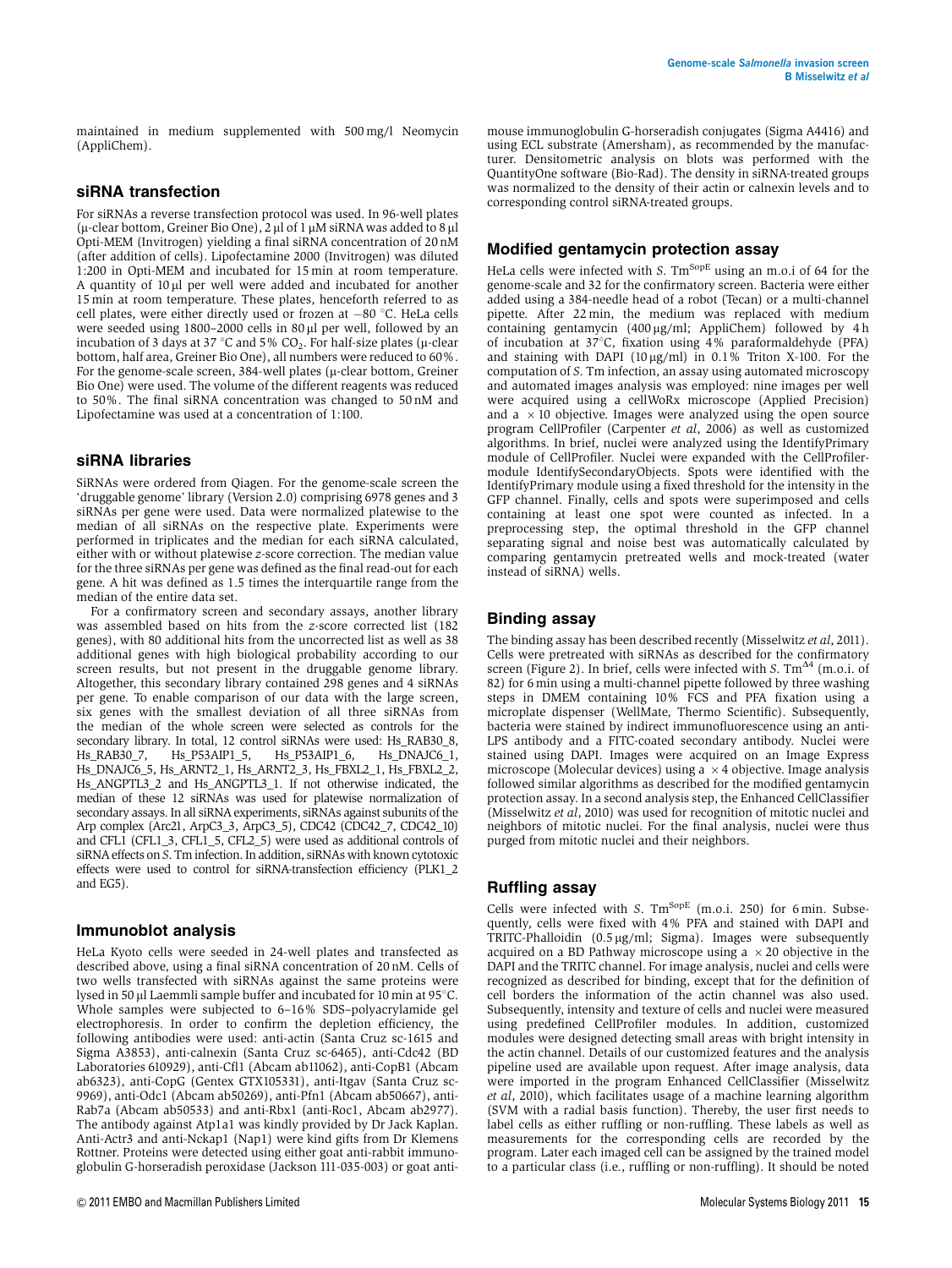that ruffle intensity cannot be scored by the Enhanced CellClassifier. For each of the three replica of the screen, more than 10 000 cells were trained as ruffling or non-ruffling. Mitotic cells were consistently trained as non-ruffling. During training, we focused on correct recognition of non-ruffling cells. After optimization of the critical parameters C and gamma of the SVM algorithm, a fivefold crossvalidation accuracy of 94% was achieved.

#### Membrane closure assay using differential outside staining

HeLa cells were infected with S.  $\text{Tm}^{\text{SopE}}$  carrying plasmid pM965 for constitutive GFP expression (m.o.i. of 16–33) for 20 min and immediately fixed after infection. Bacteria were stained by indirect immunofluorescence without permeabilization using an anti-LPS antibody and an FITC-coated secondary antibody. Nuclei and actin were visualized using DAPI and TRITC Phalloidin after permeabilization. For each well, cell-associated extracellular and intracellular bacteria were quantified for 100–200 nuclei. Subsequently, the average number of invaded S. Tm<sup>SopE</sup> per cell was calculated. For normalization, 7 of the 12 control siRNAs were evaluated for each plate. Salmonella invasion was thus quantified for the strongest two siRNAs of our 60 top hits by two independent observers. Key hits shown in the diagrams were quantified in three independent experiments.

#### Effector injection assay

HeLa cells were infected with S.  $\text{Tm}^{\text{SipA-TEM}}$  (m.o.i. 125) for 6 min, followed by two washing steps in Hank's buffered salt solution (HBSS) containing gentamycin and chloramphenicol and 30 min incubation at room temperature. A CCF2 loading kit was purchased from Invitrogen and CCF2-AM was dissolved in DMSO at a 1 mM concentration and stored in aliquots at  $-80^{\circ}$ C. Immediately before the assay, substrate loading solution was prepared by mixing the CCF2-AM stock solution with proprietary solutions B and C (Invitrogen) at a ratio of 1:10:156. Plates were emptied and 50 µl HBSS without antibiotics was added to the cells, followed by the addition of  $10 \mu l$  substrate loading solution. Luminescence was quantified 120 min after addition of the loading kit using a Victor3 Multilabel Plate Reader (Perkin Elmer). The ratio of the blue (450 nm) and the green signal (520 nm) was calculated after platewise background correction using the average of three wells without cells.

#### Post-processing analysis of data

GFP invasion, ruffling and binding experiments were performed in three independent experiments. The effector injection assay was carried out in triplicates in two independent experiments; therefore, the data summarize six data points. In all experiments, siRNA controls were also conducted as well as specific controls for the various assays used. As effects mediated by S. Typhimurium (i.e., binding, ruffling, effector injection) were stable for a wide range of cell densities (data not shown), a correction for the number of nuclei or siRNA toxicity was not necessary. Statistical analysis was carried out using the Matlab implementation of the Mann–Whitney U-test, comparing the values for each siRNA tested with the control siRNAs. Multiple test correction was performed using the Matlab implementation of the Benjamini and Hochberg (1995) method.

#### Fluorescence staining and image acquisition for high-resolution microscopy

HeLa cells were seeded on coverslips 1 day before infection and then fixed with 4% PFA (Sigma) for 15 min and permeabilized with 0.1% Triton X-100 (Sigma) for 5 min. Cells were blocked with 3% BSA and incubated with the appropriate antibodies (TRITC Phalloidin). The coverslips were then mounted with Vectashield (Reactolab, SA) and imaged with a  $\times$  100 objective using a Zeiss Axiovert 200 m inverted microscope with an Ultraview confocal head (Perkin Elmer), a krypton argon laser (643-RYB-A01, Melles, Griot, Didam, The Netherlands) and a PLAN-Apochromat  $\times$  100 oil objective with an aperture setting of 1.3 (Zeiss). Infrared, red and green fluorescence was recorded confocally, whereas blue fluorescence (DAPI and filipin) was recorded by epifluorescence microscopy. Images were then deconvolved with Volocity 5.2.0 (Improvision, Conventry, UK) for 25 iterations.

#### Quantification of membrane localization of different proteins

Lines were randomly drawn through images of the different channels, and the intensity along these lines was measured by using the Intensity measurement tool of ImageJ. The data were analyzed using a MatLab program with the following algorithm: On each line the first local maximum was identified. This first maximum corresponds to the cell membrane intensity. Next, to investigate the intracellular intensity, an average over 75 pixels was calculated. To ensure a sufficient distance from the cell membrane, the starting point was defined as the first local minimum for which both adjacent local minima had a higher intensity. Finally, the ratio of both intensities was compared. All maxima and minima were visualized on the graphs and manually verified.

#### Treatment of cells with MßCD, GGTI and replenishment of cholesterol and GM1

Cells were seeded in DMEM supplemented with 10% FCS at an appropriate density (13 000 HeLa cells well of a 24-well plate or 2000 cells per well of a 96-well plate), subjected to siRNA treatment (20 nM siRNA, Lipofectamine in a dilution 1:200 in Opti-MEM medium) and pretreated for 24 h with GGTI at a concentration of  $10 \mu M$  or with MBCD at  $10 \text{ mM}$  for 1 h. For the replenishing experiments, cells were MBCD at 10 mM for 1 h. For the replenishing experiments, cells were<br>incubated for 17 h with 3.5–14 ug/ml GM1 complexed to fatty acid-free incubated for 17 h with 3.5–14 µg/ml GM1 complexed to fatty acid-free<br>BSA and/or for at least 5 h with 15 µg/ml cholesterol complexed to BSA and/or for at least 5 h with  $15 \mu$ g/ml cholesterol complexed to 0.37 mM MbCD.

#### Quantification of the ruffle size

Depletion of CopG and cholesterol replenishment was performed as described above, and cells were infected with S.  $\text{Tm}^{\text{SopE}}$  at an m.o.i. of 60 for 10 min. Only ruffles containing a single intra- or extracellular bacterium were considered. Cells were then prepared for immunofluorescence analysis as described above. Automated identification and measurements of ruffles are challenging due to a cellular variability of the signal of the actin channel, for instance, in different stages of the cell cycle. We therefore opted for a manual quantification. Stacks were acquired for all ruffles and the largest diameter of each ruffle was measured in the xy-plane using ImageJ. Future developments allowing more advanced image analysis techniques might allow for automated and unbiased ruffle quantification for large numbers of cells.

#### Infection with VSV

Depletion of CopG and cholesterol and GM1 replenishment was performed as described above. The cells were infected with a VSV strain overexpressing GFP (Pelkmans et al, 2005) for 5 h, fixed and analyzed by automated microscopy. Images were acquired on automated wide-field cellWoRx microscopes (Applied Precision) with  $a \times 10$  objective. Per well,  $5 \times 5$  directly adjacent images were taken for all virus infection assays, covering over 85% of each well surface. Image-based auto-focusing was performed on the DAPI signal for each imaged site. The images were analyzed with CellProfiler combined with a software published previously for supervised classification of cellular phenotypes (Ramo et al, 2009), and image analysis methods published elsewhere (Snijder et al, 2009). The CellProfiler image analysis pipeline was used as follows: first, nuclei objects were identified based on the DAPI stain. Next, cell boundaries were estimated using nuclear expansion. Standard CellProfiler texture, intensity, size and shape features were extracted from nucleus and cell regions, as well as from complete images, for both the DAPI and virus GFP signal. We next applied supervised machine learning using the open source SVM learning tool CellClassifier (Ramo et al, 2009), to identify virus-infected cells.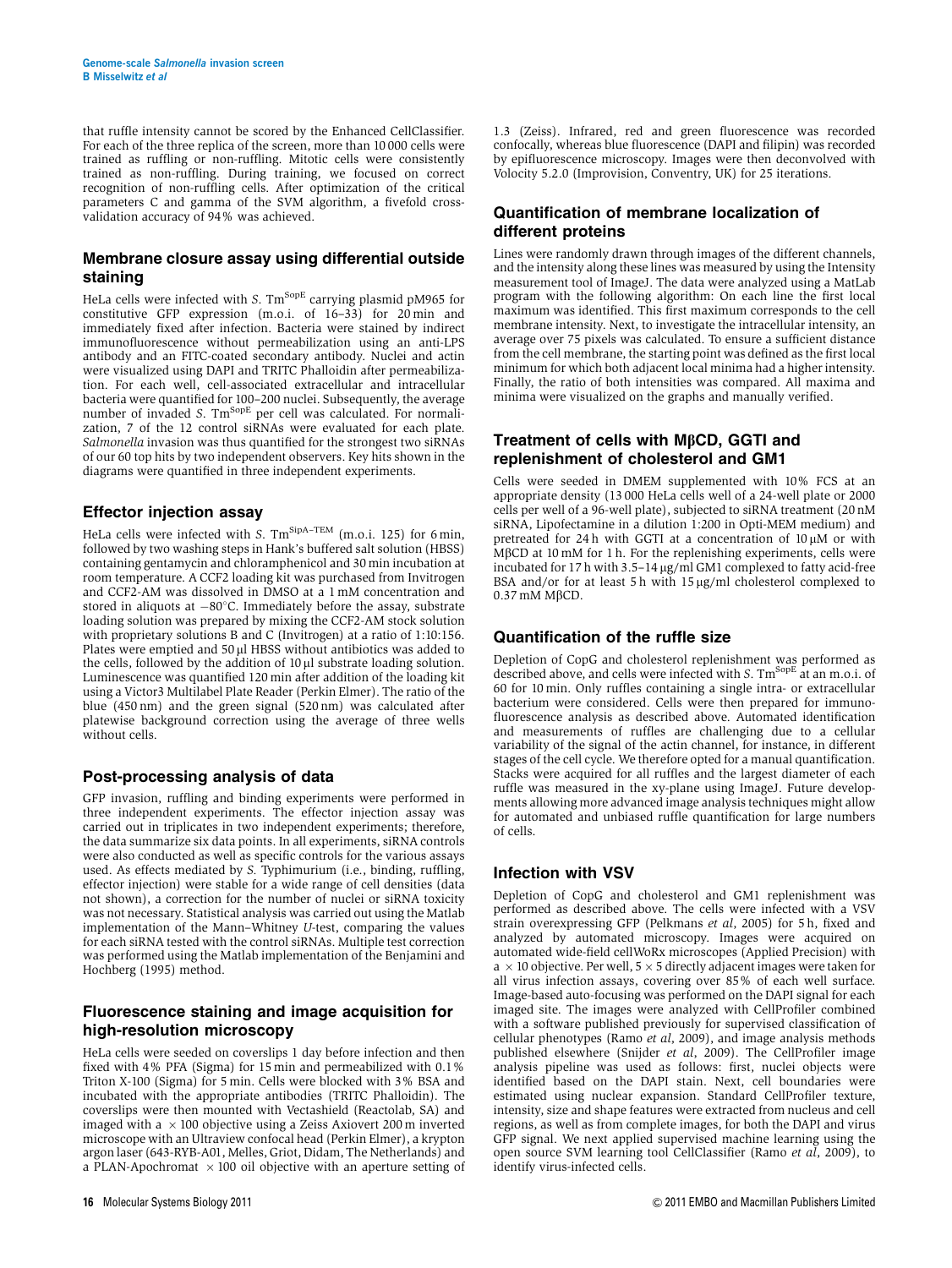#### Phenotypic clustering of the hits

For the clustering of the step-specific phenotypes, the R-implementation of the hierarchical method described by Ward (1963) has been applied using an Euclidean distance metric. Partitioning of the dendrogram into the clusters a–g was done manually. The number of protein–protein interactions according to the STRING database within the clusters was then compared with the number of protein–protein interactions within randomly assembled clusters of the same size, drawn from the same set of candidate genes. This step was repeated 300 times, the number of protein–protein interactions within clusters c (25) and d (11) always being higher than within the corresponding randomly assembled cluster (average 6.77 and 0.52, respectively; Jensen et al, 2009).

#### Supplementary information

Supplementary information is available at the Molecular Systems Biology website (www.nature.com/msb).

#### Acknowledgements

We thank Dr Klemens Rottner, Dr Axel Nohturfft, Dr Klaudia Giehl and members of the Hardt group for stimulating discussions, and Jacques Laville and the management of the Brutus cluster at ETH Zürich for excellent IT support. We also thank Dr Andreas Vonderheit for help with the MD microscope, Karin Mench and Dr Lilli Stergiou for help with the virus infections and Naomi Barrett and Silke Misselwitz for help with the figures. We are grateful to Dr Klaudia Ghiel for providing Rac1–GFP and CDC42–GFP constructs. BM was supported by a grant from the Bonizzi-Theler foundation. The project was supported by grants to WDH and BM from UBS AG on behalf of a customer and a grant (InfectX) to WDH from the Swiss SystemsX.ch initiative, evaluated by the Swiss National Science Foundation.

Author contributions: BM, SD, PV, LP and WDH designed the experiments; BM, SD, PV, RS, SR and MS performed the experiments; BM, SD, PV, BS, MS, CvM and WDH analyzed the results; and BM, SD, PV and WDH wrote the manuscript.

#### Conflict of interest

The authors declare that they have no conflict of interest.

#### References

- Agaisse H, Burrack LS, Philips JA, Rubin EJ, Perrimon N, Higgins DE (2005) Genome-wide RNAi screen for host factors required for intracellular bacterial infection. Science 309: 1248–1251
- Balcer HI, Goodman AL, Rodal AA, Smith E, Kugler J, Heuser JE, Goode BL (2003) Coordinated regulation of actin filament turnover by a high-molecular-weight Srv2/CAP complex, cofilin, profilin, and Aip1. Curr Biol 13: 2159–2169
- Barwe SP, Anilkumar G, Moon SY, Zheng Y, Whitelegge JP, Rajasekaran SA, Rajasekaran AK (2005) Novel role for Na,K-ATPase in phosphatidylinositol 3-kinase signaling and suppression of cell motility. Mol Biol Cell 16: 1082–1094
- Beck R, Rawet M, Wieland FT, Cassel D (2009) The COPI system: molecular mechanisms and function. FEBS Lett 583: 2701–2709
- Benjamini Y, Hochberg J (1995) Controlling the false discovery rate: a practical and powerful approach to multiple testing. J R Stat Soc Series B (Methodological) 57: 289–300
- Bethune J, Wieland F, Moelleken J (2006) COPI-mediated transport. J Membr Biol 211: 65–79
- Carpenter AE, Jones TR, Lamprecht MR, Clarke C, Kang IH, Friman O, Guertin DA, Chang JH, Lindquist RA, Moffat J, Golland P, Sabatini DM (2006) CellProfiler: image analysis software for identifying and quantifying cell phenotypes. Genome Biol 7: R100
- Charpentier X, Oswald E (2004) Identification of the secretion and translocation domain of the enteropathogenic and enterohemorrhagic

Escherichia coli effector Cif, using TEM-1 beta-lactamase as a new fluorescence-based reporter. J Bacteriol 186: 5486–5495

- Chen LM, Hobbie S, Galan JE (1996) Requirement of CDC42 for Salmonella-induced cytoskeletal and nuclear responses. Science 274: 2115–2118
- Chen Y, Yang Z, Meng M, Zhao Y, Dong N, Yan H, Liu L, Ding M, Peng HB, Shao F (2009) Cullin mediates degradation of RhoA through evolutionarily conserved BTB adaptors to control actin cytoskeleton structure and cell movement. Mol Cell 35: 841–855
- Cheng LW, Viala JP, Stuurman N, Wiedemann U, Vale RD, Portnoy DA (2005) Use of RNA interference in Drosophila S2 cells to identify host pathways controlling compartmentalization of an intracellular pathogen. Proc Natl Acad Sci USA 102: 13646–13651
- Cherry S (2008) Genomic RNAi screening in Drosophila S2 cells: what have we learned about host-pathogen interactions? Curr Opin Microbiol 11: 262–270
- Chong R, Swiss R, Briones G, Stone KL, Gulcicek EE, Agaisse H (2009) Regulatory mimicry in Listeria monocytogenes actin-based motility. Cell Host Microbe 6: 268–278
- Coil DA, Miller AD (2004) Phosphatidylserine is not the cell surface receptor for vesicular stomatitis virus. J Virol 78: 10920–10926
- Conaway RC, Sato S, Tomomori-Sato C, Yao T, Conaway JW (2005) The mammalian mediator complex and its role in transcriptional regulation. Trends Biochem Sci 30: 250–255
- Cortes C, Vapnik V (1995) Support-vector networks. AT&T Labs Res 20: 273–297
- Dai S, Sarmiere PD, Wiggan O, Bamburg JR, Zhou D (2004) Efficient Salmonella entry requires activity cycles of host ADF and cofilin. Cell Microbiol 6: 459–471
- del Pozo MA, Alderson NB, Kiosses WB, Chiang HH, Anderson RG, Schwartz MA (2004) Integrins regulate Rac targeting by internalization of membrane domains. Science 303: 839–842
- Derre I, Pypaert M, Dautry-Varsat A, Agaisse H (2007) RNAi screen in Drosophila cells reveals the involvement of the Tom complex in Chlamydia infection. PLoS Pathog 3: 1446–1458
- Ehrbar K, Hapfelmeier S, Stecher B, Hardt WD (2004) InvB is required for type III-dependent secretion of SopA in Salmonella enterica serovar Typhimurium. J Bacteriol 186: 1215–1219
- Elwell CA, Ceesay A, Kim JH, Kalman D, Engel JN (2008) RNA interference screen identifies Abl kinase and PDGFR signaling in Chlamydia trachomatis entry. PLoS Pathog 4: e1000021
- Ewen SW, Naughton PJ, Grant G, Sojka M, Allen-Vercoe E, Bardocz S, Thorns CJ, Pusztai A (1997) Salmonella enterica var Typhimurium and Salmonella enterica var Enteritidis express type 1 fimbriae in the rat in vivo. FEMS Immunol Med Microbiol 18: 185–192
- Finlay BB, Ruschkowski S, Dedhar S (1991) Cytoskeletal rearrangements accompanying salmonella entry into epithelial cells.J Cell Sci 99 (Part 2): 283–296
- Friebel A, Ilchmann H, Aelpfelbacher M, Ehrbar K, Machleidt W, Hardt WD (2001) SopE and SopE2 from Salmonella Typhimurium activate different sets of RhoGTPases of the host cell. J Biol Chem 276: 34035–34040
- Gekara NO, Jacobs T, Chakraborty T, Weiss S (2005) The cholesteroldependent cytolysin listeriolysin O aggregates rafts via oligomerization. Cell Microbiol 7: 1345–1356
- Goley ED, Welch MD (2006) The ARP2/3 complex: an actin nucleator comes of age. Nat Rev Mol Cell Biol 7: 713–726
- Guignot J, Caron E, Beuzon C, Bucci C, Kagan J, Roy C, Holden DW (2004) Microtubule motors control membrane dynamics of Salmonella-containing vacuoles. J Cell Sci 117: 1033–1045
- Hage B, Meinel K, Baum I, Giehl K, Menke A (2009) Rac1 activation inhibits E-cadherin-mediated adherens junctions via binding to IQGAP1 in pancreatic carcinoma cells. Cell Commun Signal 7: 23
- Hanisch J, Ehinger J, Ladwein M, Rohde M, Derivery E, Bosse T, Steffen A, Bumann D, Misselwitz B, Hardt WD, Gautreau A, Stradal TE, Rottner K (2010) Molecular dissection of Salmonellainduced membrane ruffling versus invasion. Cell Microbiol 12: 84–98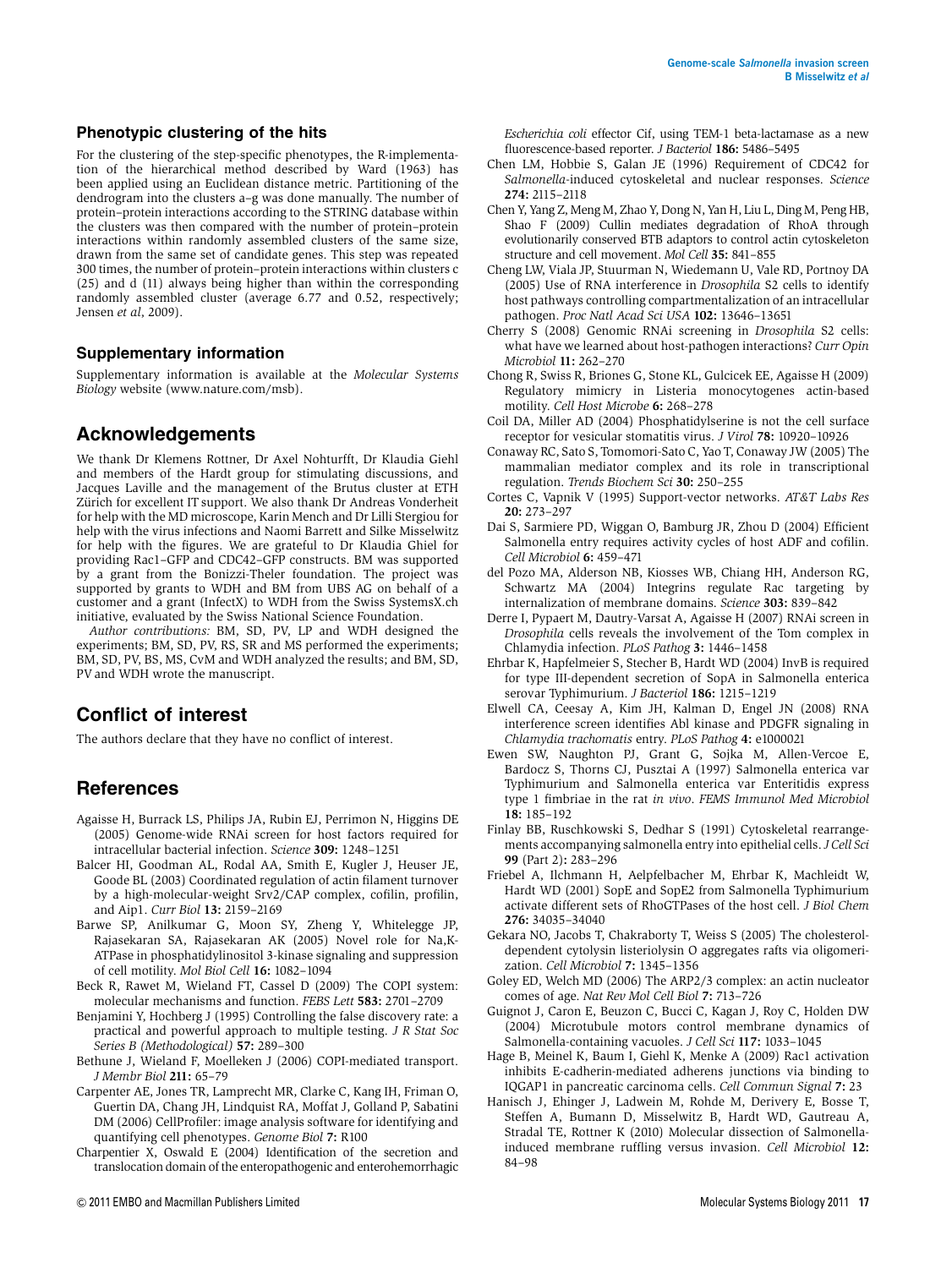- Hao L, Sakurai A, Watanabe T, Sorensen E, Nidom CA, Newton MA, Ahlquist P, Kawaoka Y (2008) Drosophila RNAi screen identifies host genes important for influenza virus replication. Nature 454: 890–893
- Hapfelmeier S, Stecher B, Barthel M, Kremer M, Müller A, Heikenwalder M, Stallmach T, Hensel M, Pfeffer K, Akira S, Hardt WD (2005) The Salmonella Pathogenicity Island (SPI)-1 and SPI-2 Type III secretion systems allow Salmonella Serovar Typhimurium to trigger Colitis via MyD88-dependent and MyD88 independent mechanisms. J Immunol 174: 1675–1685
- Hardt WD, Chen LM, Schuebel KE, Bustelo XR, Galan JE (1998) S. typhimurium encodes an activator of Rho GTPases that induces membrane ruffling and nuclear responses in host cells. Cell 93: 815–826
- Hayward RD, Cain RJ, McGhie EJ, Phillips N, Garner MJ, Koronakis V (2005) Cholesterol binding by the bacterial type III translocon is essential for virulence effector delivery into mammalian cells. Mol Microbiol 56: 590–603
- Hirsch AJ (2010) The use of RNAi-based screens to identify host proteins involved in viral replication. Future Microbiol 5: 303–311
- Hoiseth SK, Stocker BA (1981) Aromatic-dependent Salmonella typhimurium are non-virulent and effective as live vaccines. Nature 291: 238–239
- Ikonen E (2008) Cellular cholesterol trafficking and compartmentalization. Nat Rev Mol Cell Biol 9: 125–138
- Jensen LJ, Kuhn M, Stark M, Chaffron S, Creevey C, Muller J, Doerks T, Julien P, Roth A, Simonovic M, Bork P, von Mering C (2009) STRING 8—a global view on proteins and their functional interactions in 630 organisms. Nucleic Acids Res 37: D412–D416
- Jutras I, Abrami L, Dautry-Varsat A (2003) Entry of the lymphogranuloma venereum strain of Chlamydia trachomatis into host cells involves cholesterol-rich membrane domains. Infect Immun 71: 260–266
- Kaniga K, Bossio JC, Galan JE (1994) The Salmonella Typhimurium invasion genes invF and invG encode homologues of the AraC and PulD family of proteins. Mol Microbiol 13: 555–568
- Kaplan JH (2002) Biochemistry of Na,K-ATPase. Annu Rev Biochem 71: 511–535
- Konig R, Stertz S, Zhou Y, Inoue A, Hoffmann HH, Bhattacharyya S, Alamares JG, Tscherne DM, Ortigoza MB, Liang Y, Gao Q, Andrews SE, Bandyopadhyay S, De Jesus P, Tu BP, Pache L, Shih C, Orth A, Bonamy G, Miraglia L et al (2010) Human host factors required for influenza virus replication. Nature 463: 813–817
- Kuijl C, Savage ND, Marsman M, Tuin AW, Janssen L, Egan DA, Ketema M, van den Nieuwendijk R, van den Eeden SJ, Geluk A, Poot A, van der Marel G, Beijersbergen RL, Overkleeft H, Ottenhoff TH, Neefjes J (2007) Intracellular bacterial growth is controlled by a kinase network around PKB/AKT1. Nature 450: 725–730
- Lafont F, Tran Van Nhieu G, Hanada K, Sansonetti P, van der Goot FG (2002) Initial steps of Shigella infection depend on the cholesterol/ sphingolipid raft-mediated CD44-IpaB interaction. EMBO J 21: 4449–4457
- Lara-Tejero M, Galan JE (2009) The Salmonella Typhimurium SPI-1 type III secretion translocases mediate intimate attachment to non-phagocytic cells. Infect Immun 77: 2635–2642
- Lee H, Park DS, Razani B, Russell RG, Pestell RG, Lisanti MP (2002) Caveolin-1 mutations (P132L and null) and the pathogenesis of breast cancer: caveolin-1 (P132L) behaves in a dominant-negative manner and caveolin-1  $(-/-)$  null mice show mammary epithelial cell hyperplasia. Am J Pathol 161: 1357–1369
- Maciver SK, Hussey PJ (2002) The ADF/cofilin family: actinremodeling proteins. Genome Biol 3: reviews3007
- Marsman M, Jordens I, Kuijl C, Janssen L, Neefjes J (2004) Dyneinmediated vesicle transport controls intracellular Salmonella replication. Mol Biol Cell 15: 2954–2964
- McGhie EJ, Brawn LC, Hume PJ, Humphreys D, Koronakis V (2009) Salmonella takes control: effector-driven manipulation of the host. Curr Opin Microbiol 12: 117–124
- McGhie EJ, Hayward RD, Koronakis V (2004) Control of actin turnover by a salmonella invasion protein. Mol Cell 13: 497–510
- Medina E, Paglia P, Nikolaus T, Muller A, Hensel M, Guzman CA (1999) Pathogenicity island 2 mutants of Salmonella Typhimurium are efficient carriers for heterologous antigens and enable modulation of immune responses. Infect Immun 67: 1093–1099
- Meresse S, Steele-Mortimer O, Finlay BB, Gorvel JP (1999) The rab7 GTPase controls the maturation of Salmonella Typhimuriumcontaining vacuoles in HeLa cells. EMBO J 18: 4394–4403
- Misselwitz B, Kreibich SK, Rout S, Stecher B, Periaswamy B, Hardt WD (2011) Salmonella enterica serovar Typhimurium binds to HeLa cells via Fim-mediated reversible adhesion and irreversible type three secretion system 1-mediated docking. Infect Immun 79: 330–341
- Misselwitz B, Strittmatter G, Periaswamy B, Schlumberger MC, Rout S, Horvath P, Kozak K, Hardt WD (2010) Enhanced CellClassifier: a multi-class classification tool for microscopy images. BMC Bioinform 11: 30
- Muller AJ, Hoffmann C, Galle M, Van Den Broeke A, Heikenwalder M, Falter L, Misselwitz B, Kremer M, Beyaert R, Hardt WD (2009) The S. Typhimurium effector SopE induces caspase-1 activation in stromal cells to initiate gut inflammation. Cell Host Microbe 6: 125–136
- Munoz S, Rivas-Santiago B, Enciso JA (2009) Mycobacterium tuberculosis entry into mast cells through cholesterol-rich membrane microdomains. Scand J Immunol 70: 256–263
- Norris FA, Wilson MP, Wallis TS, Galyov EE, Majerus PW (1998) SopB, a protein required for virulence of Salmonella dublin, is an inositol phosphate phosphatase. Proc Natl Acad Sci USA 95: 14057–14059
- Orci L, Stamnes M, Ravazzola M, Amherdt M, Perrelet A, Sollner TH, Rothman JE (1997) Bidirectional transport by distinct populations of COPI-coated vesicles. Cell 90: 335–349
- Paavilainen VO, Bertling E, Falck S, Lappalainen P (2004) Regulation of cytoskeletal dynamics by actin-monomer-binding proteins. Trends Cell Biol 14: 386–394
- Palazzo AF, Eng CH, Schlaepfer DD, Marcantonio EE, Gundersen GG (2004) Localized stabilization of microtubules by integrin- and FAK-facilitated Rho signaling. Science 303: 836–839
- Patel JC, Galan JE (2005) Manipulation of the host actin cytoskeleton by Salmonella—all in the name of entry. Curr Opin Microbiol 8: 10–15
- Pelkmans L, Fava E, Grabner H, Hannus M, Habermann B, Krausz E, Zerial M (2005) Genome-wide analysis of human kinases in clathrin- and caveolae/raft-mediated endocytosis. Nature 436: 78–86
- Pepperkok R, Scheel J, Horstmann H, Hauri HP, Griffiths G, Kreis TE (1993) Beta-COP is essential for biosynthetic membrane transport from the endoplasmic reticulum to the Golgi complex in vivo. Cell 74: 71–82
- Petroski MD, Deshaies RJ (2005) Function and regulation of cullin-RING ubiquitin ligases. Nat Rev Mol Cell Biol 6: 9–20
- Philips JA, Rubin EJ, Perrimon N (2005) Drosophila RNAi screen reveals CD36 family member required for mycobacterial infection. Science 309: 1251–1253
- Pollard TD, Cooper JA (2009) Actin, a central player in cell shape and movement. Science 326: 1208–1212
- Popescu CI, Dubuisson J (2010) Role of lipid metabolism in hepatitis C virus assembly and entry. Biol Cell 102: 63–74
- Potrich C, Bastiani H, Colin DA, Huck S, Prevost G, Dalla Serra M (2009) The influence of membrane lipids in Staphylococcus aureus gamma-hemolysins pore formation. J Membr Biol 227: 13–24
- Prudencio M, Lehmann MJ (2009) Illuminating the host—how RNAi screens shed light on host-pathogen interactions. Biotechnol J 4: 826–837
- Pucadyil TJ, Schmid SL (2009) Conserved functions of membrane active GTPases in coated vesicle formation. Science 325: 1217–1220
- Ramet M, Manfruelli P, Pearson A, Mathey-Prevot B, Ezekowitz RA (2002) Functional genomic analysis of phagocytosis and